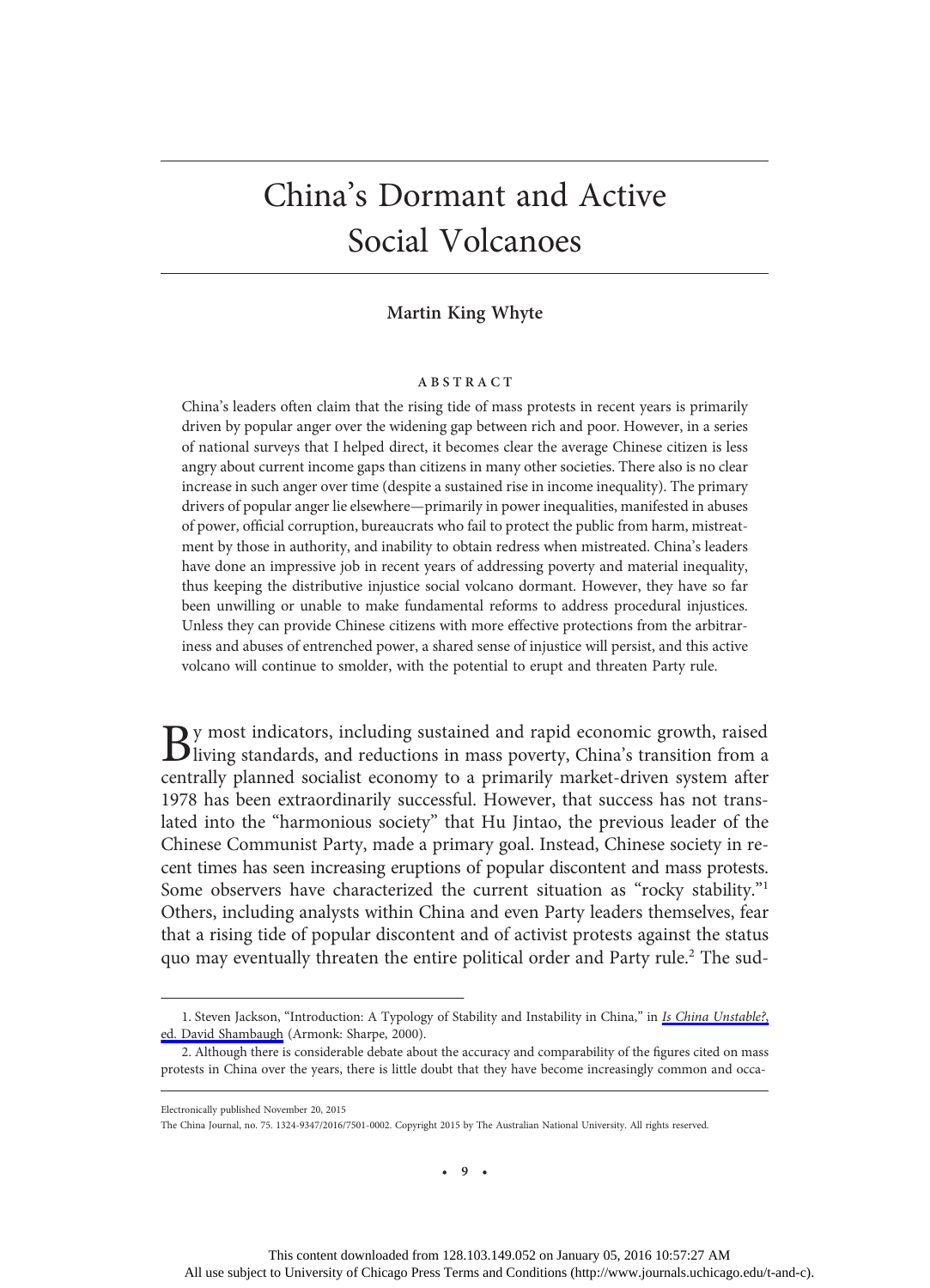den and unexpected collapse of Communist Party rule in Eastern Europe and the Soviet Union in 1989–91 and the Tiananmen Square protests in 1989 that initially paralyzed the Party still haunt China's leaders today, producing nightmares of a "social volcano" of popular protests erupting and sweeping the Party into the dustbin of history.

The Party is determined to prevent such an eruption, and to avoid that possibility China's leaders have adopted a wide range of measures designed both to reduce popular discontent and to control outbreaks of mass protest when they do occur. However, in identifying the discontent that threatens their rule, China's leaders place primary emphasis on the rise in income inequality, which this article will show is a dormant social volcano that poses little threat to the regime. At the same time, the Party fails to grapple systematically and seriously with a much more dangerous set of problems (what I refer to as China's active social volcano). National surveys in which I participated indicate that unless China's leaders direct their attention to this active volcano of discontent and can find ways to reduce it, they are unlikely to be able to maintain even "rocky stability" indefinitely. In the pages that follow, I present evidence that the dominant analysis of popular discontent is misguided, $3$  indicate where I think the more serious threats to Party rule lie, and discuss why the leaders have so far been unwilling or unable to focus more effectively on those threats.

## ON DORMANT AND ACTIVE SOCIAL VOLCANOES IN CHINA

In any society, popular anger over injustices is a necessary, although not sufficient, precondition for destabilizing the prevailing political order.<sup>4</sup> There are dif-

sionally involve large numbers of protestors and episodes of violence. Available sources cite a total of 8,700 such mass protests nationally in 1993, 87,000 in 2005, and 180,000–200,000 annually in recent years. For an analysis of major sources of mass protest activities, see Jae Ho Chung, Hongyi Lai, and Ming Xia, "Mounting Challenges to Governance in China: Surveying Collective Protestors, Religious Sects, and Criminal Organizations," The China Journal, no. 56 (July 2006): 1–31.

<sup>3.</sup> My use of the term "misguided" does not mean that I think official efforts to reduce income inequalities are undesirable but rather that such inequalities are not the primary source of popular discontent. Therefore, reducing the gaps, however desirable for other reasons, will not help make China a more harmonious society or a more stable political order.

<sup>4.</sup> There is no simple formula by which popular discontent that rises above level X produces regime change. The literature on social movements makes clear that a large number of other conditions affect whether or not disruption of the political status quo and regime change will occur, including the solidarity, resources, and leadership of challengers; skill at framing the popular discourse; and the strength, solidarity, and determination of the existing leadership. Moreover, as Mao Zedong recognized in this realm long ago, "a single spark can start a prairie fire" (an image that haunted China's leaders after the events in Tunisia that touched off the Arab Spring movement). My contention here is simply that the more widespread and intense the popular anger over social injustice, the more difficult it will be for the leadership to maintain their rule. Given this assumption, it is important to assess what issues Chinese citizens are most and least angry about and whether the policies and practices of the Party seem well suited to deal with and reduce the primary sources of popular anger.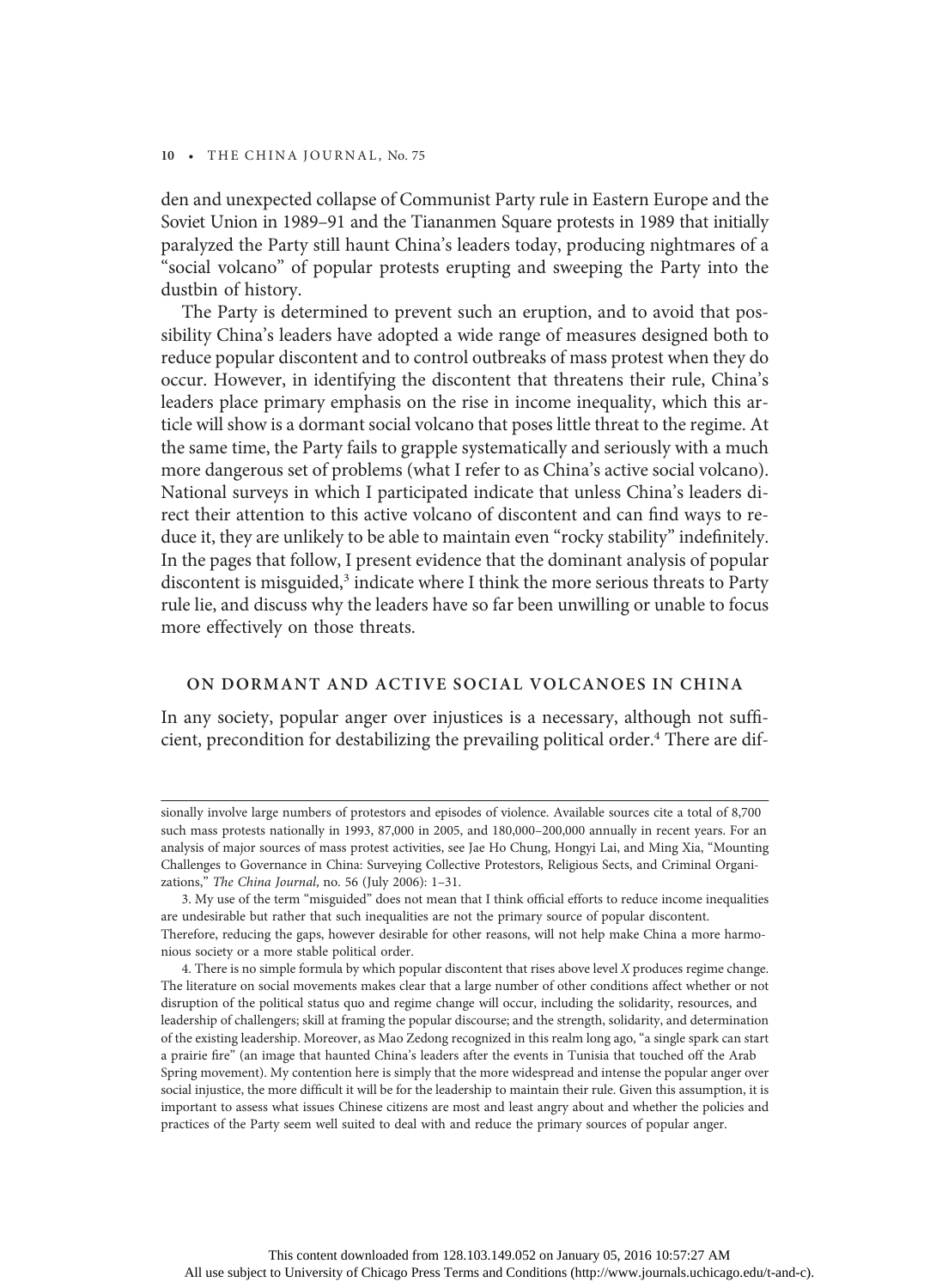ferent types of injustices that may anger ordinary citizens. Since the launch of the "develop the West" campaign in 2000 by Party Secretary Jiang Zemin, China's leaders have primarily focused on the potential threat to their rule posed by popular anger over the rising income gaps that have accompanied post-1978 market reforms. Subsequent Party leaders up to and including Xi Jinping have adopted a wide variety of measures designed to shift away from the emphasis on growth at all costs during the 1980s and 1990s toward more equitable growth. In other words, China's leaders (and most commentators) have seen distributive injustice as the primary source of rising popular anger. They have launched multiple initiatives (to be discussed later) to try to avoid the eruption of a potential social volcano due to the widening gaps between rich and poor. However, my surveys in China, to be reviewed here, clearly indicate that the distributive injustice social volcano has long been and remains dormant.

However, indignation over distributive injustice is not the only or the most important threat the Party confronts. As in other societies, another primary type of unfairness that ignites popular anger is injustice stemming from power rather than income inequality—where citizens receive unjust treatment from those in authority, become aware that officials abuse their positions for private gain, suffer because those in power fail to fulfill their obligation to protect the public, or feel unable to obtain redress when treated unjustly (or even get into worse trouble if they try). In this analytical distinction, distributive injustices involve differences in wealth and income that are perceived as unfair, while procedural injustices involve unfair advantages held by the powerful and vulnerability and mistreatment of the powerless.5 I contend that China faces an active social volcano involving popular anger over such procedural or political injustices, which poses a much greater threat to stability and Party rule than the distributive injustice social volcano.

## TRENDS IN INCOME INEQUALITY IN THE REFORM ERA

The fact that income gaps in China have grown steadily is not in dispute. China went from having quite moderate income inequality, with a Gini index under 0.30 in the early 1980s, to a much more unequal distribution of 0.49 in 2007

<sup>5.</sup> Obviously this distinction between distributive and procedural injustice gets fuzzy at higher ranges of the stratification order, since many Chinese in positions of power and members of their families have used their status to become very wealthy. On the other side of the ledger, to some extent those who become very rich through business ventures with no family connections may use their wealth to gain influence among the political elite, although this is a less prevalent phenomenon than in most other societies. (A recent Pew Research Center comparative survey found that 38 percent of Chinese citizens surveyed felt that rich people have too much influence in their political system, in contrast to a median of 64 percent who expressed this view in the 34 emerging and developing countries included in the study; see http://www.pewglobal.org/2015/02/12/discon tent-with-politics-common-in-many-emerging-and-developing-nations/.) Despite these crossover effects, ordinary citizens generally can distinguish whether a particular instance of perceived injustice reflects power exercised unfairly versus unfairly obtained wealth.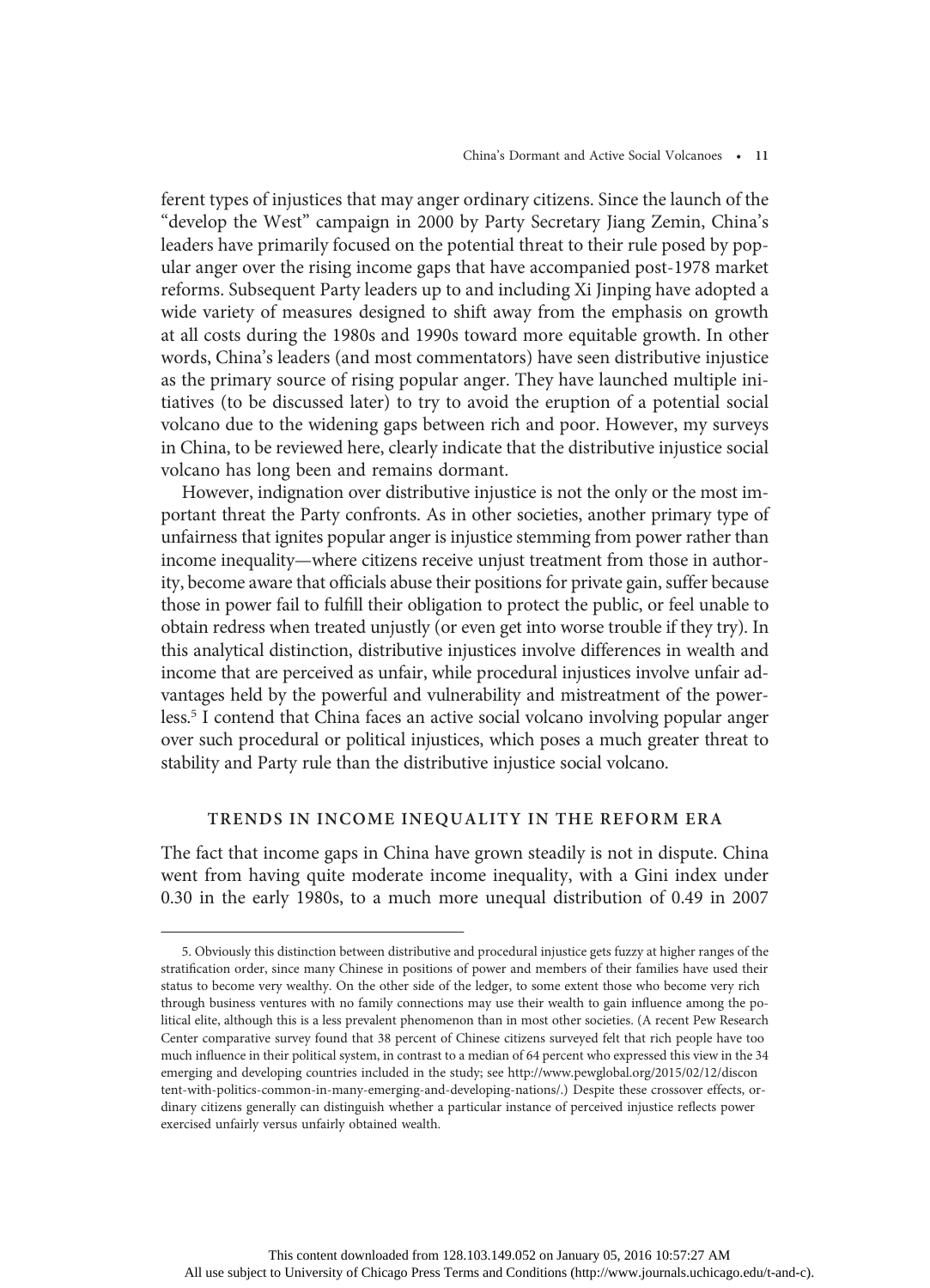(see fig. 1).<sup>6</sup> By this measure, China had sharper income inequality in 2007 than such societies as the United States and Russia. (It was not as sharp, though, as in some other countries not included in fig. 1, such as Brazil and South Africa, where estimates of the Gini index approach 0.60.) Since some analysts claim that when Gini surpasses 0.40 a country enters a "danger zone" for social unrest and political turbulence,<sup>7</sup> the trend line for China has fueled dire predictions.

There is ongoing debate about what the trend in income distribution has been since 2007. According to Ma Jiantang of China's National Bureau of Statistics, the national Gini peaked in 2008–9 at 0.49 but then started to decline slightly, reaching 0.47 in 2012.<sup>8</sup> However, other China surveys since 2010 point to a continued rise in income inequality. Yu Xie and Xiang Zhou estimate the Gini is in the 0.53–0.55 range,<sup>9</sup> and another survey directed by Gan Li and associates led to an even higher 2010 estimate of 0.61, which if accurate would equal or surpass the levels of the most unequal countries in the world.<sup>10</sup> Regardless of how this debate is resolved, it does not affect the primary trend: Chinese citizens have had to adapt to a sharp change—from living in a society with relatively modest income inequality to one with very large gaps.

Moreover, the income gap between rural residents and migrants versus urban citizens, while already large during the Mao era, has grown substantially and is probably wider than in any other country (with China's urban/rural household income ratio at least 3:1 and, depending on assumptions used in the calculation, perhaps more than  $4:1$  in  $2007$ .<sup>11</sup> The rising incomes of the nouveaux riches have resulted in very conspicuous consumption, with lavish mansions, fancy foreign automobiles, expensive night clubs, exclusive golf and polo clubs, private jets, and foreign travel and education. Meanwhile, a portion of China's population, particularly in rural areas, remains mired in abject poverty; millions have lost jobs and have had to cope with unemployment; and rising costs for higher

<sup>6.</sup> In fig. 1 the estimates for China in 1988 and later come from the China Household Income Project Surveys (see Li Shi, Hiroshi Sato, and Terry Sicular, eds., Rising Inequality in China: Challenges to a Harmonious Society (New York: Cambridge University Press, 2013). The remaining figures come from the UNU-WIDER World Income Inequality Database, Version 2.0c (May 2008), available at http://www.wider.unu.edu /research/Database/en\_GB/database/.

<sup>7.</sup> See, e.g., Josephine Ma, "Wealth Gap Fueling Instability, Studies Warn," South China Morning Post, December 22, 2005.

<sup>8.</sup> Yang Lina, "Gini Coefficient Release Highlights China's Resolve to Bridge the Wealth Gap," Xinhuanet, January 21, 2013, available at http://news.xinhuanet.com/english/china/2013-01/21/c\_132116852.htm.

<sup>9.</sup> Yu Xie and Xiang Zhou, "Income Inequality in Today's China," [Proceedings of the National Academy of](http://www.journals.uchicago.edu/action/showLinks?crossref=10.1073%2Fpnas.1403158111) [Sciences](http://www.journals.uchicago.edu/action/showLinks?crossref=10.1073%2Fpnas.1403158111), April 28, 2014, available at http://dx.doi.org/10.1073/pnas.1403158111.

<sup>10.</sup> Cited in Ernest Kao, "China's Wealth Gap Continues to Widen," South China Morning Post, December 10, 2012. See discussion of these competing estimates in Martin K. Whyte, "Soaring Income Gaps: China in Comparative Perspective," [Daedalus](http://www.journals.uchicago.edu/action/showLinks?crossref=10.1162%2FDAED_a_00271) 143, no. 2 (2014): 39–52.

<sup>11.</sup> Li, Sato, and Sicular, Rising Inequality in China. On how official policies actually aggravate rural-urban income inequality, see Martin K. Whyte, ed., One Country, Two Societies: Rural-Urban Inequality in Contemporary China (Cambridge, MA: Harvard University Press, 2010); Whyte, "Soaring Income Gaps."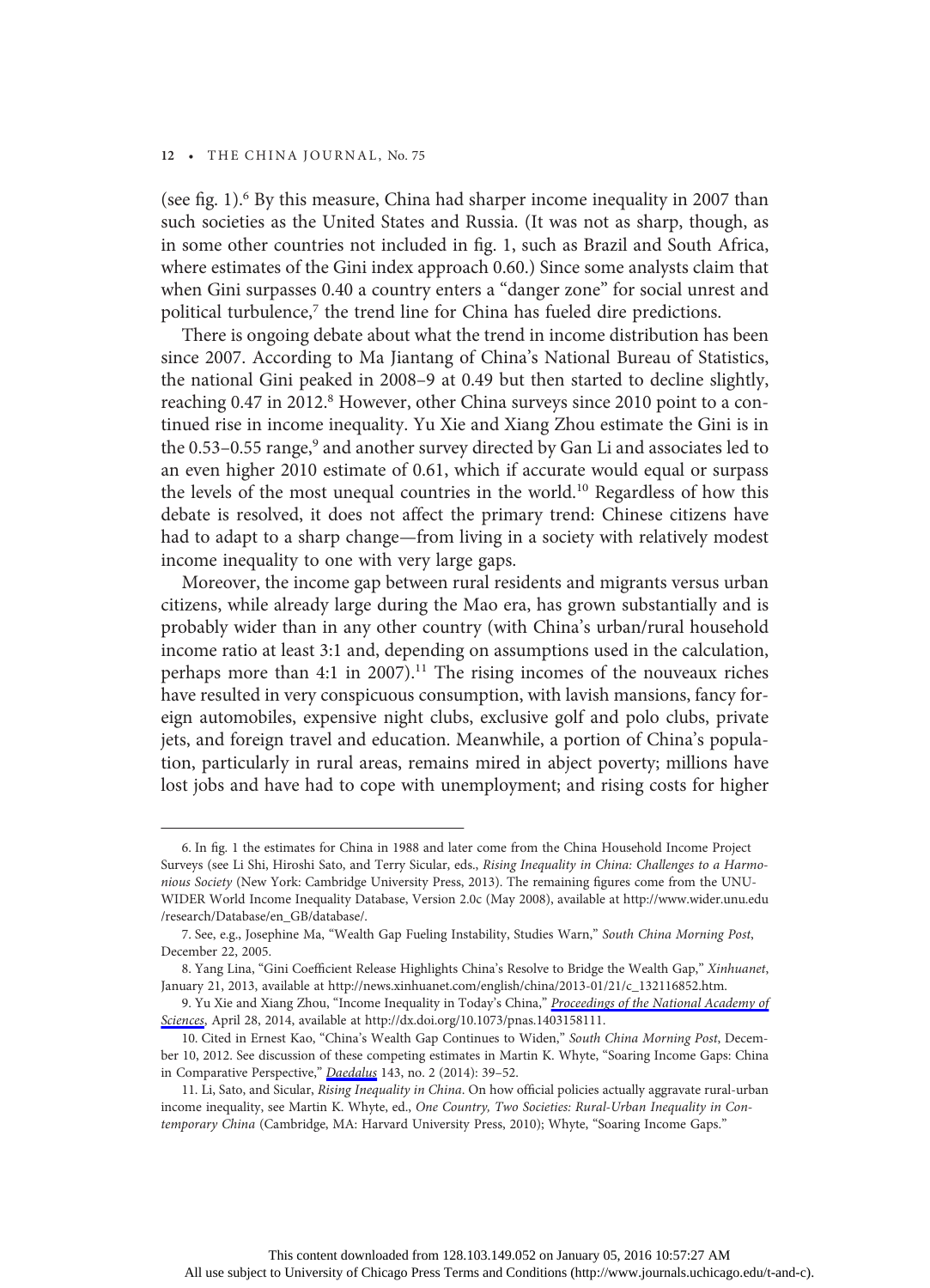



education, health care, and many basics have left many ordinary Chinese feeling priced out and denied opportunities.<sup>12</sup> In other words, much more is involved in China's income inequality trends than simply a statistical shift. The gaps between the rich and the poor are not only much larger today but strikingly more visible, with a growing potential to incite envy and anger among those Chinese who are not doing so well.

## CHINA'S DISTRIBUTIVE INJUSTICE SOCIAL VOLCANO SCENARIO

In a New York Times article in 2006, Joseph Kahn stated, "Because many people believe that wealth flows from access to power more than it does from talent or

<sup>12.</sup> However, it is not the case that China's income gaps have been produced by the rich getting richer while the poor get poorer. Rather, China has made impressive progress in reducing the proportion of the population living below internationally recognized levels of poverty, from perhaps 60 percent at the end of the Mao era to under 10 percent in recent years (see Li, Sato, and Sicular, Rising Inequality in China). Instead, the trend can be described as one in which most poor Chinese have experienced income gains during the reform era but more slowly than their richer fellow citizens. The rising tide of economic development has lifted almost all boats but at very different speeds. Even in urban China, pockets of extreme poverty persist; see, e.g., Mun Young Cho, The Specter of "the People": Urban Poverty in Northeast China (Ithaca, NY: Cornell University Press, 2013).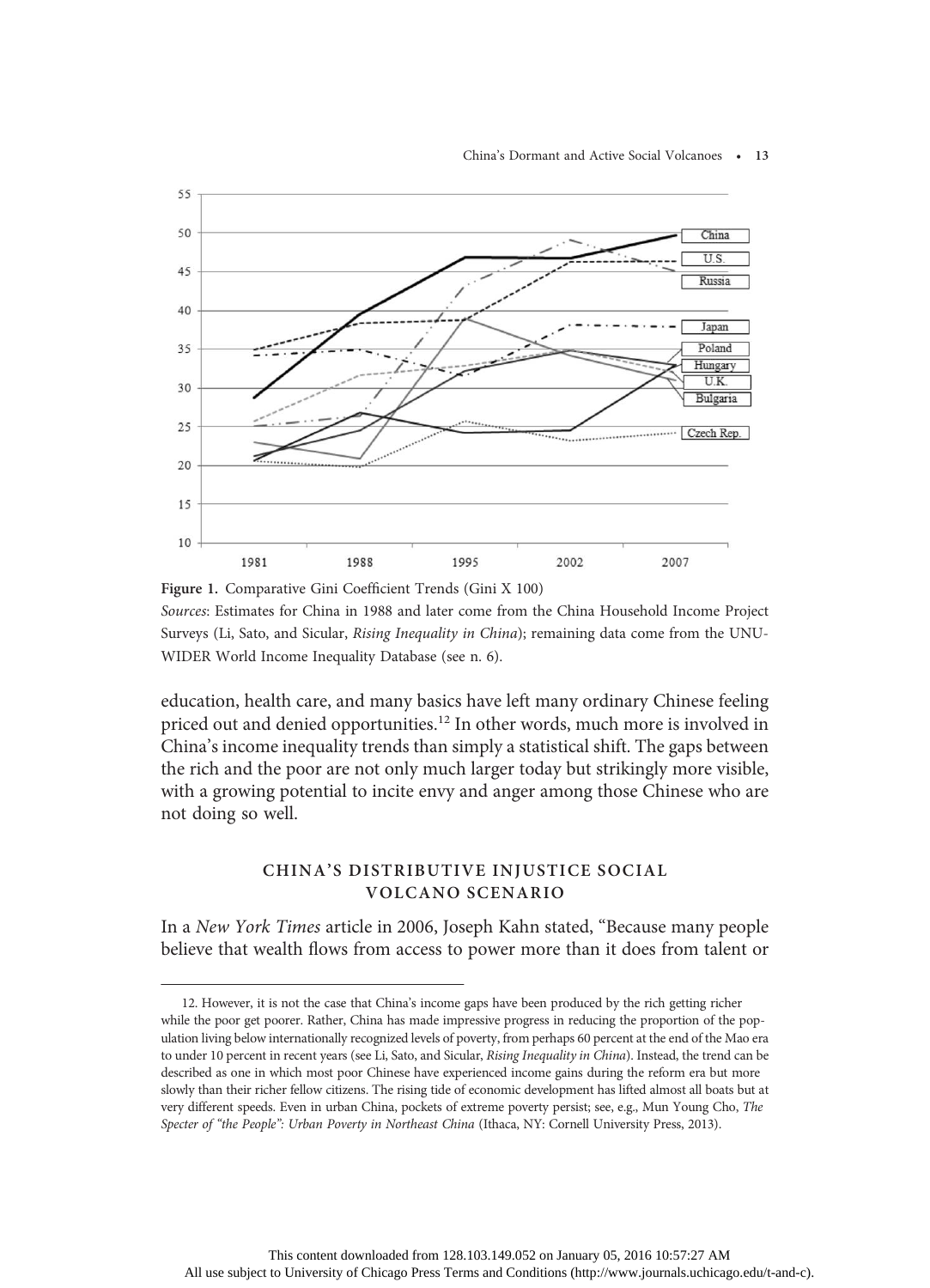risk-taking, the wealth gap has incited outrage and is viewed as at least partly responsible for tens of thousands of mass protests around the country in recent years."<sup>13</sup> Two years later, a Reuters dispatch quoted a Chinese researcher making a similar claim: "Writing in the Chinese Economic Times on Thursday, Professor Zhou [Tianyong, a researcher at the Central Party School] warned that the resulting strains between rich and poor could erupt into searing unrest that would test the ruling Communist Party's grip."<sup>14</sup> More recently a BBC reporter commented on the transition to the leadership of Xi Jinping in 2012: "So the job of making China a fairer place will now fall to the Communist Party's next generation of leaders, who will rule the country for the next 10 years. The fear is that China's growing inequities could undermine the legitimacy of their one-party rule, and the more unequal China becomes, the more unstable it may be."<sup>15</sup>

What are the specific claims that together form the social volcano scenario? In reviewing a large number of such statements, I include the following claims:

- 1. Most ordinary Chinese citizens view current income gaps as excessive and unfair.
- 2. As the gaps between rich and poor have widened, ordinary Chinese have become more and more angry.
- 3. There is a growing popular belief that the benefits produced by China's market reforms are being monopolized by the undeserving wealthy and powerful.
- 4. There is widespread nostalgia for the perceived greater equality of the late Mao era.
- 5. Peasants, migrants, people living in interior provinces, and other disadvantaged groups are even more angry than others about the growing gaps between rich and poor.
- 6. Popular anger over income inequality is a major contributor to the growing wave of mass protests that could eventually threaten Party rule.

My own research for the past decade and more has been devoted to examining whether these social volcano prognoses are accurate or not. Based mainly on the results of a 2004 China national survey on these issues, I concluded that such assertions cannot withstand empirical scrutiny. My refutation formed the core of my 2010 book Myth of the Social Volcano.<sup>16</sup> In general my colleagues and I found that there was surprisingly little sign of anger then about current patterns of income inequality in China and that in many respects Chinese survey respondents were more accepting of those patterns and more optimistic about their personal chances of getting ahead than their counterparts in other countries. Furthermore, the disadvantaged (and rural residents in particular) unexpectedly had more pos-

http://www.reuters.com/article/2008/12/05/us-china-economy-unrest-idUSTRE4B40H820081205. 15. Damian Grammaticas, "China's Ever-Widening Wealth Gap," BBC News, November 1, 2012.

<sup>13.</sup> Joseph Kahn, "China Makes Commitment to Social Harmony," New York Times, October 12, 2006. 14. Reuters, "China Scholar Warns of Social Turmoil as Growth Slows," December 4, 2008, available at

<sup>16.</sup> Martin K. Whyte, Myth of the Social Volcano (Stanford, CA: Stanford University Press, 2010).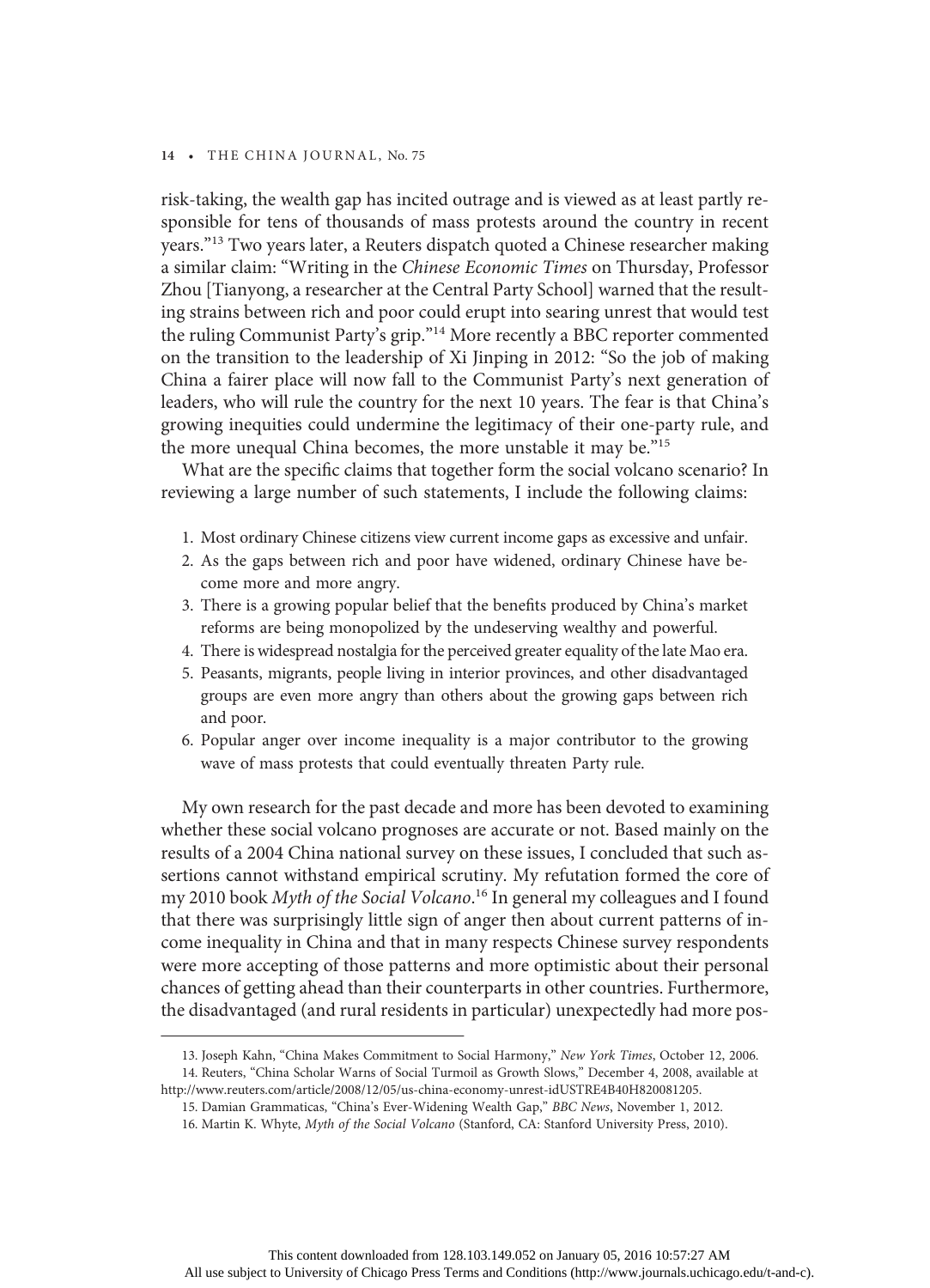itive attitudes toward current inequalities than their more advantaged fellow citizens (particularly relative to educated urbanites). While I labeled the Chinese volcano a myth in the book, my subsequent research and the subsequent rounds of our surveys have led me to a reformulated question, namely, whether the social volcano of anger about income inequality, even if dormant in 2004, might perhaps no longer be so.

The 2004 survey on which the book was based could not speak to the question of whether popular anger about income inequality was on the increase or not (claims 2 and 3 above). To address the question of change over time, this article presents selected results from three national surveys I helped direct (in 2004, 2009, and 2014).17 In order to place these China surveys into a comparative context, so we can assess how relatively angry or complacent Chinese citizens are about current inequalities (social volcano claims 1 and 4 above), the Chinese results will be compared with the findings of surveys in other societies (both postsocialist societies and advanced capitalist ones) that asked the same questions. Since the central issue we are considering here is whether Chinese have become angry about the inequalities spawned by the post-Mao market reforms and their increasingly capitalistic society, and whether they feel that the socialist system they once lived under was more fair, the most appropriate comparison is with other postsocialist countries (in Eastern Europe) as well as with advanced capitalist countries.

# SURVEYS ON CHINA'S INCOME INEQUALITY AND DISTRIBUTIVE JUSTICE

All three China surveys involved collaboration with, and survey field administration by, the Research Center for Contemporary China at Peking University, directed by Shen Mingming.<sup>18</sup> These surveys incorporated replications of a large

<sup>17.</sup> The first China national survey in 2004 was preceded by a pilot survey conducted in Beijing in 2000. The findings of the Beijing pilot survey, while broadly similar to the later national surveys, will not be discussed here. My analysis here examines only overall patterns of inequality attitudes for the full sample in each China survey but not how those attitudes vary by social class, income, rural versus urban residence, or other background factors. So social volcano claim 5 above will not be considered here, although I have examined it elsewhere. For the 2004 survey, internal variations in views on current inequalities are examined in detail in Whyte, Myth of the Social Volcano; for how those variations changed between 2004 and 2009, see Martin K. Whyte and Dong-Kyun Im, "Is the Social Volcano Still Dormant? Trends in Chinese Attitudes toward In-equality," [Social Science Research](http://www.journals.uchicago.edu/action/showLinks?crossref=10.1016%2Fj.ssresearch.2014.05.008) 48 (November 2014): 62-76.

<sup>18.</sup> A large but shifting team of colleagues assisted the author in the first two China national survey projects, including Jieming Chen, Juan Chen, Maocan Guo, Chunping Han, Pierre Landry, Xiaobo Lu, Albert Park, and Wang Feng. Both the 2004 and 2009 surveys received primary support from the Smith Richardson Foundation and various sources at Harvard University (the Harvard China Fund, the Weatherhead Center for International Affairs, the Asia Center, and the Fairbank Center for Chinese Studies), with some additional funding coming from the University of California at Irvine and from Peking University. The lead investigators for the 2014 survey were Kristin Dalen and Hedda Flatø, researchers at the Fafo Institute for Applied International Studies in Norway, with principal funding coming from Norwegian sources.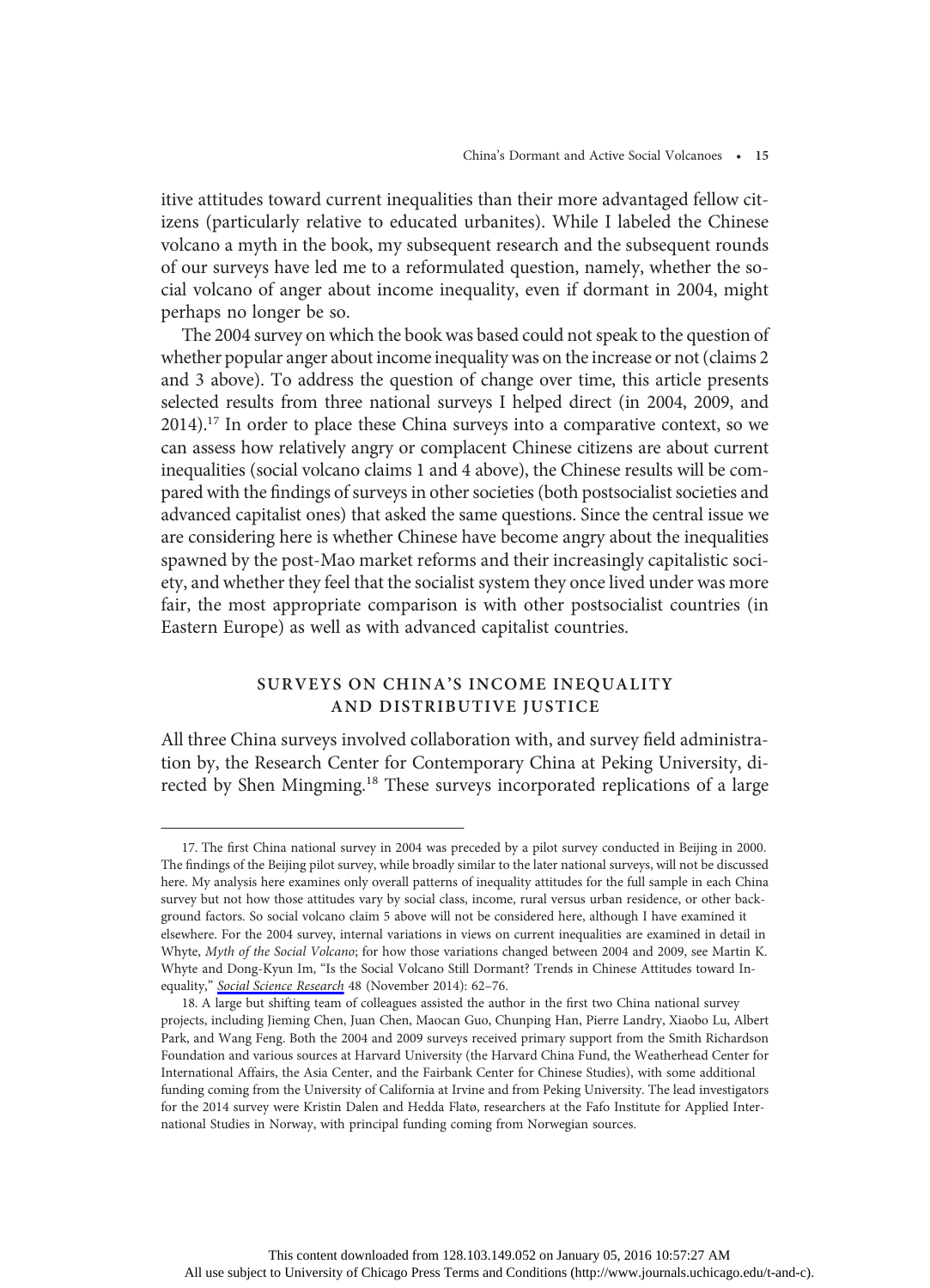number of questions about views on current inequalities that had previously been employed in surveys in other countries, enabling us to compare the attitudes of Chinese citizens with their counterparts elsewhere. Particularly important in this regard were replications of questions used in the International Social Justice Project (ISJP), which carried out several rounds of surveys in Eastern European countries, the United States, the United Kingdom, Japan, and West Germany beginning in 1991.<sup>19</sup>

For the 2004 China national survey, we employed spatial probability sampling, a technique developed by project colleagues Pierre Landry and Shen Mingming.<sup>20</sup> Using this procedure, in 2004 a nationally representative sample of 3,267 Chinese adults ages 18–70 were interviewed, with a response rate of about 75 percent. The 2009 survey was a follow-up to the 2004 survey, conducted to assess changes in popular attitudes over time and in reaction to the post-2008 global financial crisis. The same sampling frame was used as in 2004, and we interviewed 2,967 respondents nationally, a response rate of about 70 percent. The passage of time required us to draw a new set of sampling points for the 2014 survey, although following the same basic sample design. The new survey repeated virtually all of the same attitude questions regarding inequality and distributive justice issues, making possible comparisons of Chinese attitudes at three separate points of time at five-year intervals. In the 2014 survey 2,507 respondents were interviewed, with a response rate of about 66 percent.

# CHINESE ATTITUDES TOWARD INEQUALITY IN TEMPORAL AND CROSS-NATIONAL PERSPECTIVE

I present here tables that place the Chinese attitudes in comparative context.<sup>21</sup> The responses from each Chinese survey are displayed in the first three columns

<sup>19.</sup> See, in particular, James Kluegel, David Mason, and Bernd Wegener, eds., [Social Justice and Political](http://www.journals.uchicago.edu/action/showLinks?crossref=10.1515%2F9783110868944) Change [\(New York: Aldine de Gruyter,](http://www.journals.uchicago.edu/action/showLinks?crossref=10.1515%2F9783110868944) 1995); David Mason and James Kluegel, eds., Marketing Democracy: Changing Opinion about Inequality and Politics in East Central Europe (Lanham, MD: Rowman & Littlefield, 2000). The ISJP focus on Eastern Europe includes Russia and several other parts of the former Soviet Union. Not all the countries included in the ISJP project are used in the comparative tables presented later in this article. In all ISJP rounds, separate surveys were administered in the former West and East German portions of Germany. Data reported here from the most recent rounds of the ISJP project (in 2005 and 2006) were kindly shared through the assistance of Bernd Wegener.

<sup>20.</sup> For details on how this sampling method is carried out, see Pierre Landry and Shen Mingming, "Reaching Migrants in Survey Research: The Use of the Global Positioning System to Reduce Coverage Bias in China," [Political Analysis](http://www.journals.uchicago.edu/action/showLinks?crossref=10.1093%2Fpan%2Fmpi001) 13, no. 1 (2005): 1-22. (Most China surveys continue to use household registration records as the basis for drawing samples, but those records are increasingly inaccurate due to the ability of Chinese citizens to move away from where they are registered. Spatial probability sampling selects respondents based on their de facto residential locations, no matter where they are legally registered.)

<sup>21.</sup> Note that there are two social volcano claims addressed in this analysis—whether anger about the unfairness of current income inequalities is rising in China, and whether such anger is already at levels as high as or higher than in other societies. The tables that follow allow us to address both claims—first by comparing the three China surveys and then by comparing all of the China results with the other countries included in these tables.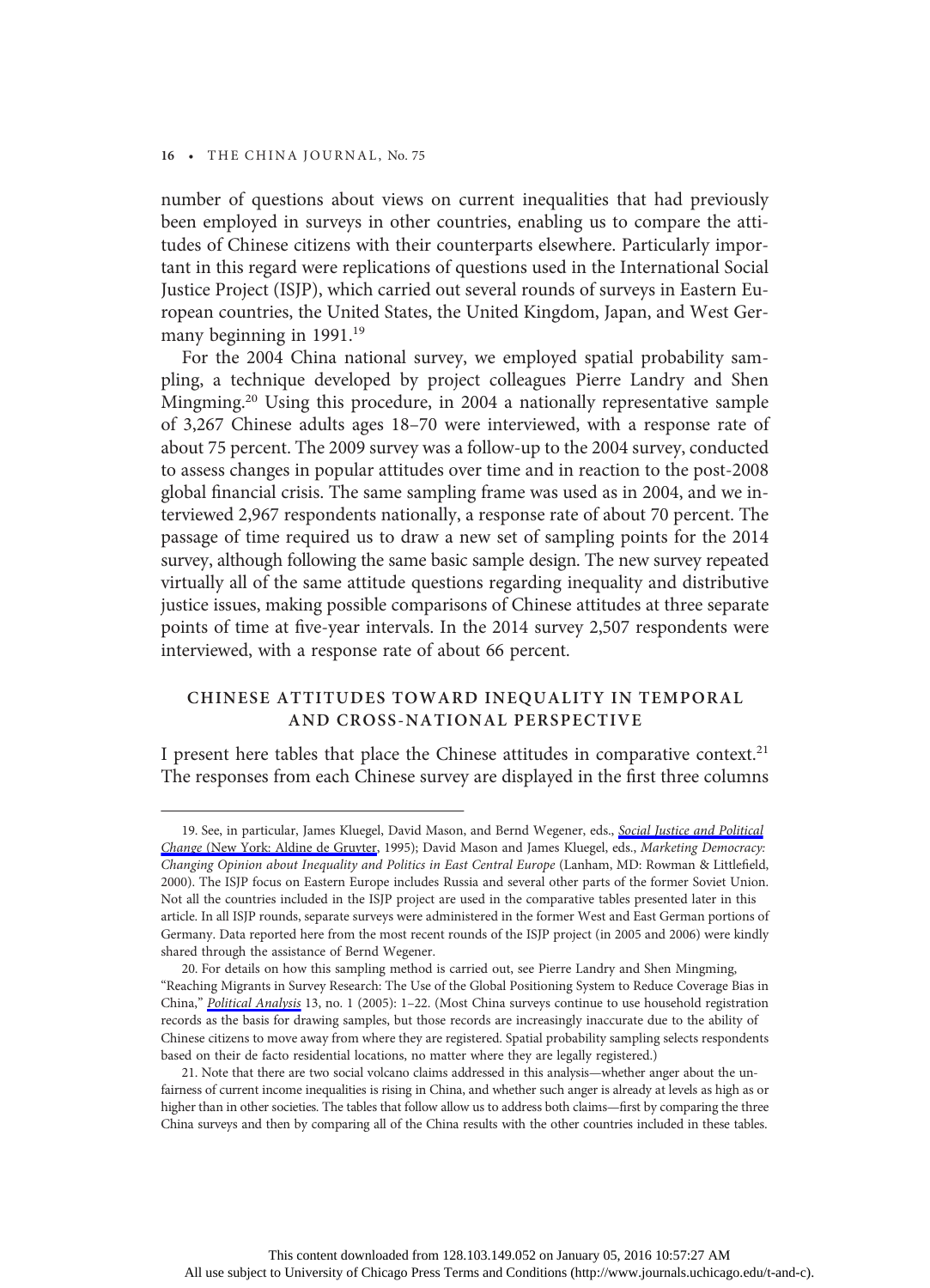of each table.<sup>22</sup> By comparing the first three percentages in each row of the tables, one can get a sense of how Chinese attitudes toward the statements in question changed over time. Since more than 70 attitude questions were included in our surveys, only a selection of results is presented here.

The remaining cells in each row in these tables display comparable percentages from the surveys conducted in multiple ISJP countries. That project conducted several rounds of surveys—in a broad range of advanced capitalist and East European postsocialist countries in 1991, in a smaller number of mostly East European countries in 1996, and then in a still smaller number of ISJP countries in 2005 or 2006. The columns in the middle of each table summarize responses in East European postsocialist countries, while the columns on the right summarize responses in advanced capitalist countries. These summaries for other countries are included to help assess whether Chinese anger about current inequalities in any survey year is high or low when compared with other societies. For all of the ISJP locales, only the results of the most recent survey are displayed.<sup>23</sup>

There are multiple dimensions involved in thinking about the fairness or unfairness of current inequalities, and no single question or summary scale can represent this complexity.<sup>24</sup> Based on previous work analyzing distributive justice attitudes, I distinguish three distinct conceptual domains here. The first involves perceptions of current inequalities—the extent to which respondents think current income inequalities in their society are fair or unfair. A second domain concerns the optimism versus pessimism that respondents feel about opportunities for upward social mobility and obtaining social justice. The third and final domain concerns approval of income differentials versus preferences for greater

<sup>22.</sup> Since the 2004 and 2009 surveys sampled urban and rural locales separately, sampling weights were used to adjust the raw percentages to accurately reflect the views of all Chinese adults. Since the 2009 survey involved slightly different weights, the percentages for 2004 displayed in these tables, based on those revised weights, differ very slightly from those reported in earlier publications based on that survey alone. The 2014 China survey did not oversample urban localities, but sampling weights were nonetheless applied in order to make the results of that survey fully comparable to the 2004 and 2009 surveys. All results reported here are weighted percentages.

<sup>23.</sup> Germany gets two columns in each table, since, as noted earlier, ISJP has continued conducting separate surveys in former West Germany and East Germany. The ISJP also conducted surveys in some additional countries, such as Holland and Estonia, which are not included in these tables. By displaying only the most recent figures from the ISJP surveys, we assume that average figures for a particular country generally reflect persistent, dominant attitudes in each nation rather than highlight what was happening to the economy or other events and trends there in that particular survey year. Obviously this is something of simplification necessary to avoid drowning the reader in details, but we think it is a defensible assumption.

<sup>24.</sup> As noted earlier, each China survey included more than 70 questions regarding attitudes toward inequality. Even after combining related questions into scales, we ended up with 12 distinct inequality attitude measures in analyzing the 2004 survey data, with statistical associations across these measures quite weak. See the discussion in Whyte, Myth of the Social Volcano, chaps. 5–9.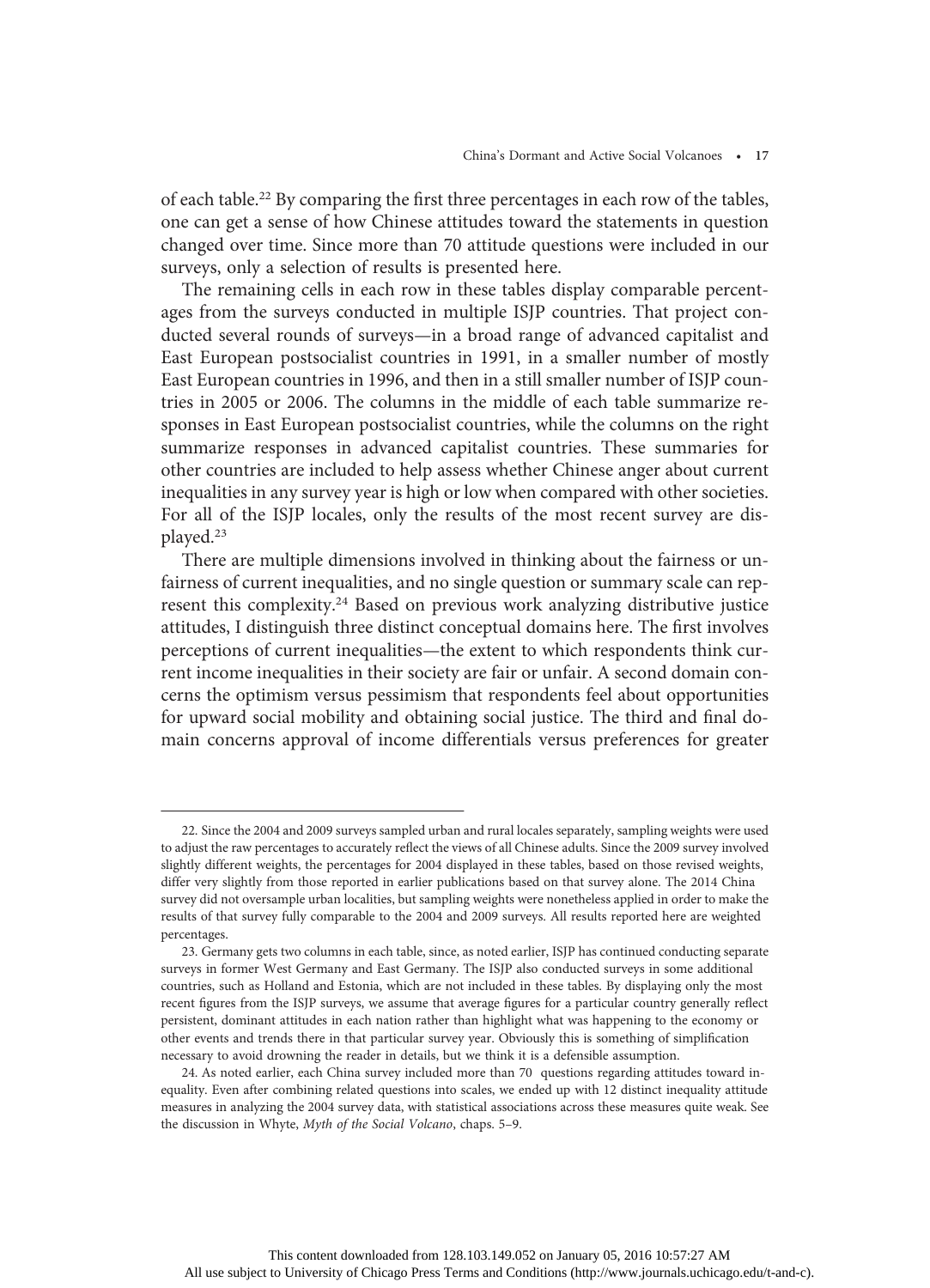equality and for a stronger government role in promoting equality. Responses to questions in each of these domains are displayed in sequence below, in tables 1, 2, and 3.

## Perceptions of Current Inequalities

The first row in table 1 displays the results when survey respondents in each locale were asked, "Do you think the current income gaps among people in this country are too large, somewhat large, appropriate, somewhat small, or too small?" Here the percentages in each cell are a total of those who responded "too large" and "somewhat large." Comparing the China results first, it is notable that the percentage of respondents who feel that national income gaps are too large increased from 71.9 percent in 2004 to 75 percent in 2009 and then to 81.5 percent in 2014. However, it is also evident that substantial majorities in all of the countries surveyed feel that their current national income gaps are too large. These Chinese responses look fairly moderate in comparative perspective—higher than in the US survey, similar to or a bit higher than the levels in the British, West German, and Japanese surveys, but below the levels in all of the East European ISJP countries (except Poland in 1991). In sum, Chinese respondents join their counterparts in many other societies in feeling that national income gaps are wider than they should be. Though Chinese are even more likely to feel this way in the most recent surveys, they are not unusually critical of those gaps.

In judging how fair or unfair current income gaps are, much more is involved than simply assessing the size of the gap between rich and poor. Arguably more important are views about who the rich are and how they obtained their wealth and who remains poor and why they are stuck in poverty. In the ISJP and China surveys, a battery of questions was asked to assess what psychologists call such attributions of poverty versus wealth. Each respondent was presented with a series of possible explanations for why some people and not others are poor and also with a series of possible explanations for why some people are rich. In each case they were asked to render judgments about whether a particular factor had a very large influence (on being poor, or on being rich), a large influence, some influence, a small influence, or no influence at all. Among the factors they were asked to rate, some were designed to stress individual merit (e.g., lack of effort explaining poverty, talent explaining wealth) and some to reflect societal unfairness (e.g., unequal opportunity explaining poverty, unfairness of the economic system explaining wealth). The next seven rows in table 1 display examples of comparative survey responses based on this set of questions.

Row 2 in table 1 displays perceptions of the importance of lack of ability in explaining who is currently poor. It is immediately obvious that on this question the responses in all three Chinese surveys are off the charts in comparison with any ISJP country, whether advanced capitalist or postsocialist. In all the China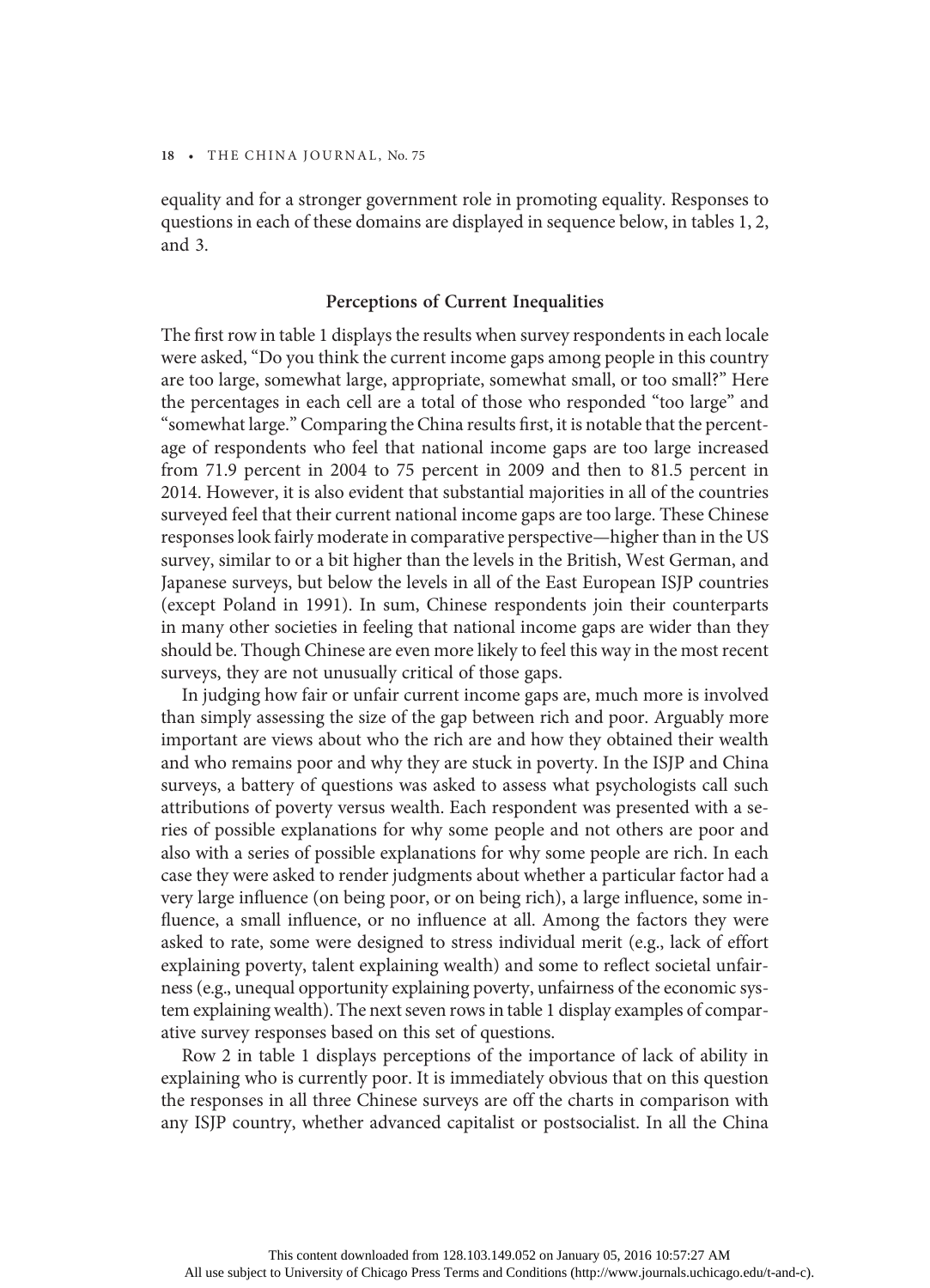|                                                                                                                                                                                                                                                                                                                                                                                                                                                                                                                                                                                                                                                                                                                                                                                                                                                                                                                                                                                                                                                                                                                                                                                                                                                                                                                             |      |                 |      |        |          | East European Postsocialist                                                                                                                     |          |         |                 |               | Advanced Capitalist |         |               |
|-----------------------------------------------------------------------------------------------------------------------------------------------------------------------------------------------------------------------------------------------------------------------------------------------------------------------------------------------------------------------------------------------------------------------------------------------------------------------------------------------------------------------------------------------------------------------------------------------------------------------------------------------------------------------------------------------------------------------------------------------------------------------------------------------------------------------------------------------------------------------------------------------------------------------------------------------------------------------------------------------------------------------------------------------------------------------------------------------------------------------------------------------------------------------------------------------------------------------------------------------------------------------------------------------------------------------------|------|-----------------|------|--------|----------|-------------------------------------------------------------------------------------------------------------------------------------------------|----------|---------|-----------------|---------------|---------------------|---------|---------------|
|                                                                                                                                                                                                                                                                                                                                                                                                                                                                                                                                                                                                                                                                                                                                                                                                                                                                                                                                                                                                                                                                                                                                                                                                                                                                                                                             |      |                 |      |        |          |                                                                                                                                                 | Czech    | Eastern |                 | United        | Great               | West    |               |
|                                                                                                                                                                                                                                                                                                                                                                                                                                                                                                                                                                                                                                                                                                                                                                                                                                                                                                                                                                                                                                                                                                                                                                                                                                                                                                                             |      | China           |      | Russia | Bulgaria | Hungary <sup>a</sup>                                                                                                                            | Republic | Germany | Poland          | <b>States</b> | <b>Britain</b>      | Germany | Japan         |
|                                                                                                                                                                                                                                                                                                                                                                                                                                                                                                                                                                                                                                                                                                                                                                                                                                                                                                                                                                                                                                                                                                                                                                                                                                                                                                                             | 2004 | 2009            | 2014 | 1996   | 1996     | 2005                                                                                                                                            | 2006     | 2006    | 1991            | 1991          | 1991                | 2006    | 1991          |
| 1. National income gaps (somewhat large +                                                                                                                                                                                                                                                                                                                                                                                                                                                                                                                                                                                                                                                                                                                                                                                                                                                                                                                                                                                                                                                                                                                                                                                                                                                                                   |      |                 |      |        |          |                                                                                                                                                 |          |         |                 |               |                     |         |               |
| too large)                                                                                                                                                                                                                                                                                                                                                                                                                                                                                                                                                                                                                                                                                                                                                                                                                                                                                                                                                                                                                                                                                                                                                                                                                                                                                                                  | 71.9 | 75              | 81.5 | 86.3   | 95.6     | 94.9                                                                                                                                            | 84.8     | 88.6    | 69.7            | 65.2          | 75                  | 78.4    | 72.6          |
| 2. Poverty and lack of ability (large + very                                                                                                                                                                                                                                                                                                                                                                                                                                                                                                                                                                                                                                                                                                                                                                                                                                                                                                                                                                                                                                                                                                                                                                                                                                                                                |      |                 |      |        |          |                                                                                                                                                 |          |         |                 |               |                     |         |               |
| large)                                                                                                                                                                                                                                                                                                                                                                                                                                                                                                                                                                                                                                                                                                                                                                                                                                                                                                                                                                                                                                                                                                                                                                                                                                                                                                                      | 60.7 | 64.7            | 63.6 | 28     | 26.7     | 30.8                                                                                                                                            | 28.8     | 26.6    | 34.8            | 35.2          | 32.8                | 36.5    | 25.7          |
| 3. Poverty and low effort (large + very large)                                                                                                                                                                                                                                                                                                                                                                                                                                                                                                                                                                                                                                                                                                                                                                                                                                                                                                                                                                                                                                                                                                                                                                                                                                                                              | 54   | 64.7            | 62.1 | 39.1   | 35.6     | 28.5                                                                                                                                            | 45.3     | 32      | 42.8            | 47.8          | 34.9                | 44      | $\mathcal{O}$ |
| 4. Poverty and unfair economic structure                                                                                                                                                                                                                                                                                                                                                                                                                                                                                                                                                                                                                                                                                                                                                                                                                                                                                                                                                                                                                                                                                                                                                                                                                                                                                    |      |                 |      |        |          |                                                                                                                                                 |          |         |                 |               |                     |         |               |
| (large + very large)                                                                                                                                                                                                                                                                                                                                                                                                                                                                                                                                                                                                                                                                                                                                                                                                                                                                                                                                                                                                                                                                                                                                                                                                                                                                                                        | 21.9 | $\overline{51}$ | 23.8 | 72.6   | 88       | 63.2                                                                                                                                            | 44.6     | 71.9    | 65.2            | 44.9          | 48.1                | 44.6    | 36.2          |
| 5. Wealth and ability (large + very large)                                                                                                                                                                                                                                                                                                                                                                                                                                                                                                                                                                                                                                                                                                                                                                                                                                                                                                                                                                                                                                                                                                                                                                                                                                                                                  | 68.9 | 72.7            | 71.3 | 48.3   | 34.1     | $\overline{42}$                                                                                                                                 | 54.5     | 51.8    | $\frac{4}{5}$   | 59.7          | 53.9                | 59.5    | 65.1          |
| 6. Wealth and hard work (large + very large)                                                                                                                                                                                                                                                                                                                                                                                                                                                                                                                                                                                                                                                                                                                                                                                                                                                                                                                                                                                                                                                                                                                                                                                                                                                                                | 61.3 | 67.4            | 68.3 | 38.1   | 48.9     | 26.5                                                                                                                                            | 53.5     | 50      | $\overline{32}$ | 66.2          | 60.2                | 62.5    | 48.4          |
| 7. Wealth and dishonesty (large + very large)                                                                                                                                                                                                                                                                                                                                                                                                                                                                                                                                                                                                                                                                                                                                                                                                                                                                                                                                                                                                                                                                                                                                                                                                                                                                               | 18.4 | 17.9            | 20.7 | 74.1   | 82.4     | 48.1                                                                                                                                            | 64.9     | 43      | 62.4            | 42.9          | 35.5                | 33.3    | 27.8          |
| 8. Wealth-unfair economy (large + very large)                                                                                                                                                                                                                                                                                                                                                                                                                                                                                                                                                                                                                                                                                                                                                                                                                                                                                                                                                                                                                                                                                                                                                                                                                                                                               | 26.8 | 20.5            | 28.8 | 72.7   | 77.5     | 65.5                                                                                                                                            | 57.8     | 57.4    | 52.2            | 39.4          | 44.5                | 35.6    | 53            |
| 9. Equal opportunities exist (agree + strongly                                                                                                                                                                                                                                                                                                                                                                                                                                                                                                                                                                                                                                                                                                                                                                                                                                                                                                                                                                                                                                                                                                                                                                                                                                                                              |      |                 |      |        |          |                                                                                                                                                 |          |         |                 |               |                     |         |               |
| agree)                                                                                                                                                                                                                                                                                                                                                                                                                                                                                                                                                                                                                                                                                                                                                                                                                                                                                                                                                                                                                                                                                                                                                                                                                                                                                                                      | 37.8 | 37.9            | 36.9 | 22.8   | 7.1      | 11.9                                                                                                                                            | 31.2     | 20.3    | 25.5            | 65.9          | 41.8                | 31.8    | 38.1          |
| 9. To what extent do you agree with the following statement: Currently, the opportunities to be successful are the same for all people? (strongly agree, agree, neutral, disagree,<br>1. Do you think that the current income gaps among people in this country are too large, somewhat large, appropriate, somewhat small, or too small?<br>4. In your opinion, to what degree does do [problems in the economic structure] currently cause people to become poor?<br>5. In your opinion, to what degree does [possessing ability or competence] currently cause people to become wealthy?<br>8. In your opinion, to what degree does [unfairness in the economic structure] cause people to become wealthy?<br>3. In your opinion, to what degree does [lack of individual effort] currently cause people to become poor?<br>6. In your opinion, to what degree does [working hard] currently cause people to become wealthy?<br>7. In your opinion, to what degree does [dishonesty] currently cause people to become wealthy?<br><sup>a</sup> For Hungary, the figure in row 1 is from the 1996 survey.<br>Source: Comparative data from ISJP surveys, various years.<br>2. In your opinion, to what degree does [lack<br>all a factor in these people's poverty?<br>Note: Question wording:<br>strongly disagree)<br>t |      |                 |      |        |          | of ability or competence] currently cause people to become poor: a very large degree, a large degree, to some degree, a small degree, or is not |          |         |                 |               |                     |         |               |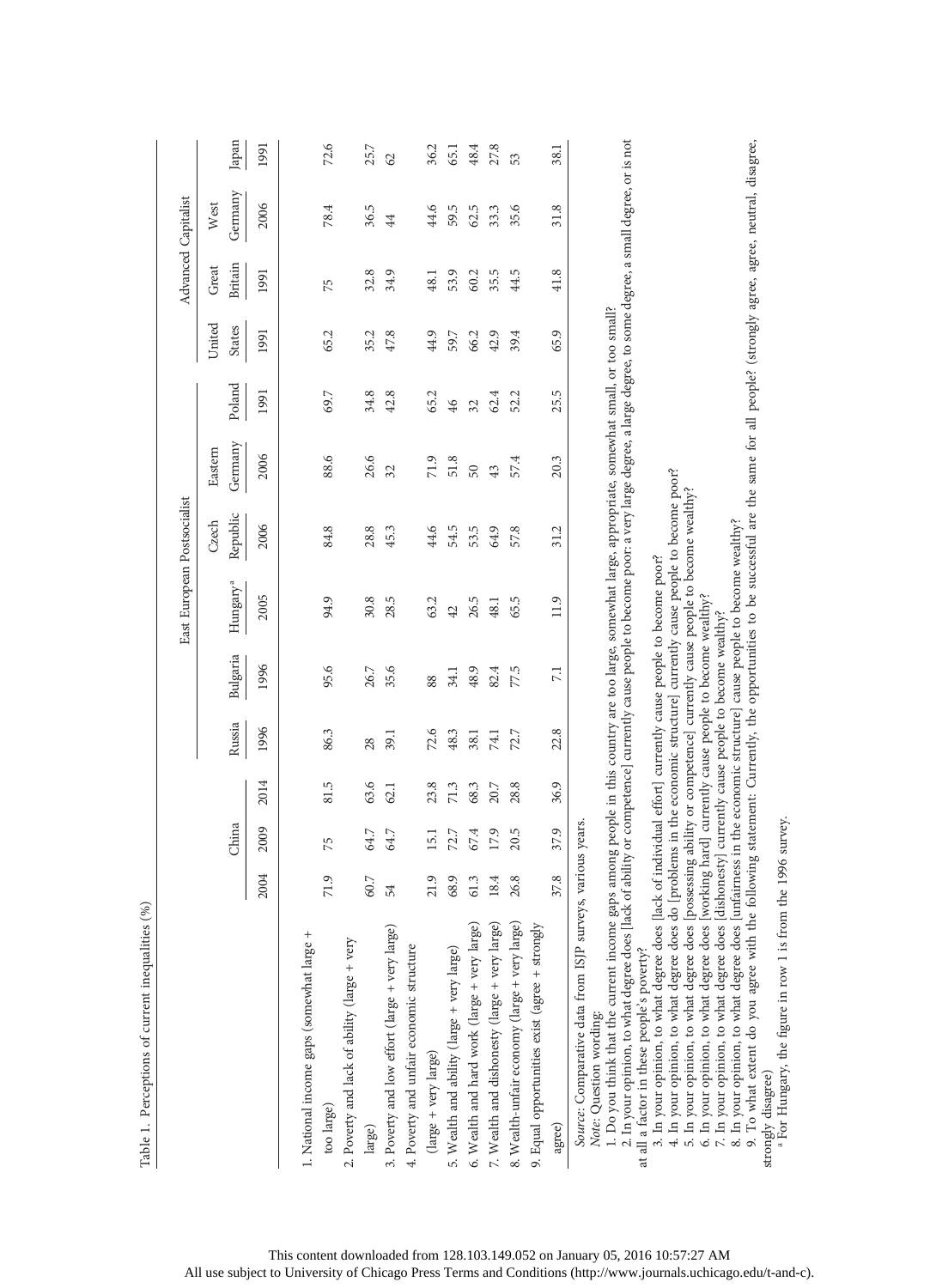surveys 61–65 percent feel that lack of ability plays a large role in explaining why some people remain poor, with only small differences across the three surveys. (Unlike on the national income gap question in row 1, if anything, views in the recent China surveys are more positive than in 2004.) In all of the ISJP countries only 26–37 percent share this view.

Row 3 displays responses to a comparable question about the role of lack of individual effort in explaining poverty. Here the Chinese responses are not as starkly different from other countries, but they tell much the same story. With the exception of Japan, none of the other countries rate lack of individual effort as so important in explaining poverty as do Chinese, and in Eastern Europe the rankings are substantially lower (29–45 percent versus 54–65 percent for China), with advanced capitalist countries more variable (from 35 percent to 62 percent). Once again the trend over time is for respondents in the more recent China surveys to rate lack of individual effort as even more important in explaining poverty than their 2004 counterparts. In sharp contrast, in row 4 only 15–24 percent of Chinese rate unfairness of the economic system as important in explaining who is poor, compared with 36–48 percent in advanced capitalist countries and 45– 88 percent in East European postsocialist countries.

We now move on to explanations of why some people are rich. Row 5 displays responses to the perceived importance of talent and ability in explaining who is rich. The Chinese responses in all surveys give substantially greater emphasis to this merit factor (69–73 percent) than in any other country, with East European postsocialist countries stressing it the least (only 34–55 percent). Similarly, Chinese respondents believe in the role of hard work in explaining who is currently wealthy (61–68 percent, see row 6), with East European postsocialist countries emphasizing this factor much less (only 27–54 percent).

Row 7 displays responses to a question about the perceived role of dishonesty in explaining who is rich. The Chinese responses here are almost unbelievably low (only 18–21 percent stress this factor), much lower than advanced capitalist countries (28–43 percent), which are in turn much lower than East European countries  $(43-82$  percent).<sup>25</sup> On this question the responses in all three Chinese surveys are quite uniform, with only a slightly stronger emphasis in 2014 than in the earlier surveys. Similarly, in row 8, when asked about unfairness of the current economic

<sup>25.</sup> That Chinese respondents place such low emphasis on dishonesty as a route to wealth was a surprise, particularly in view of the widespread public discussion in recent years about the seriousness of corruption. A couple of considerations put these responses in context. First, in any society when people answer questions such as these, they are most likely thinking of rich and poor people in their immediate social environment, not about distant and largely unknown new millionaires or not very visible rich relatives of high officials. Also, the question in row 7, replicated from ISJP, asks about dishonesty (buchengshi), but not specifically about corruption (fubai), as a source of wealth. If the question asked specifically about corruption as a source of wealth, most likely Chinese respondents would have emphasized this factor more.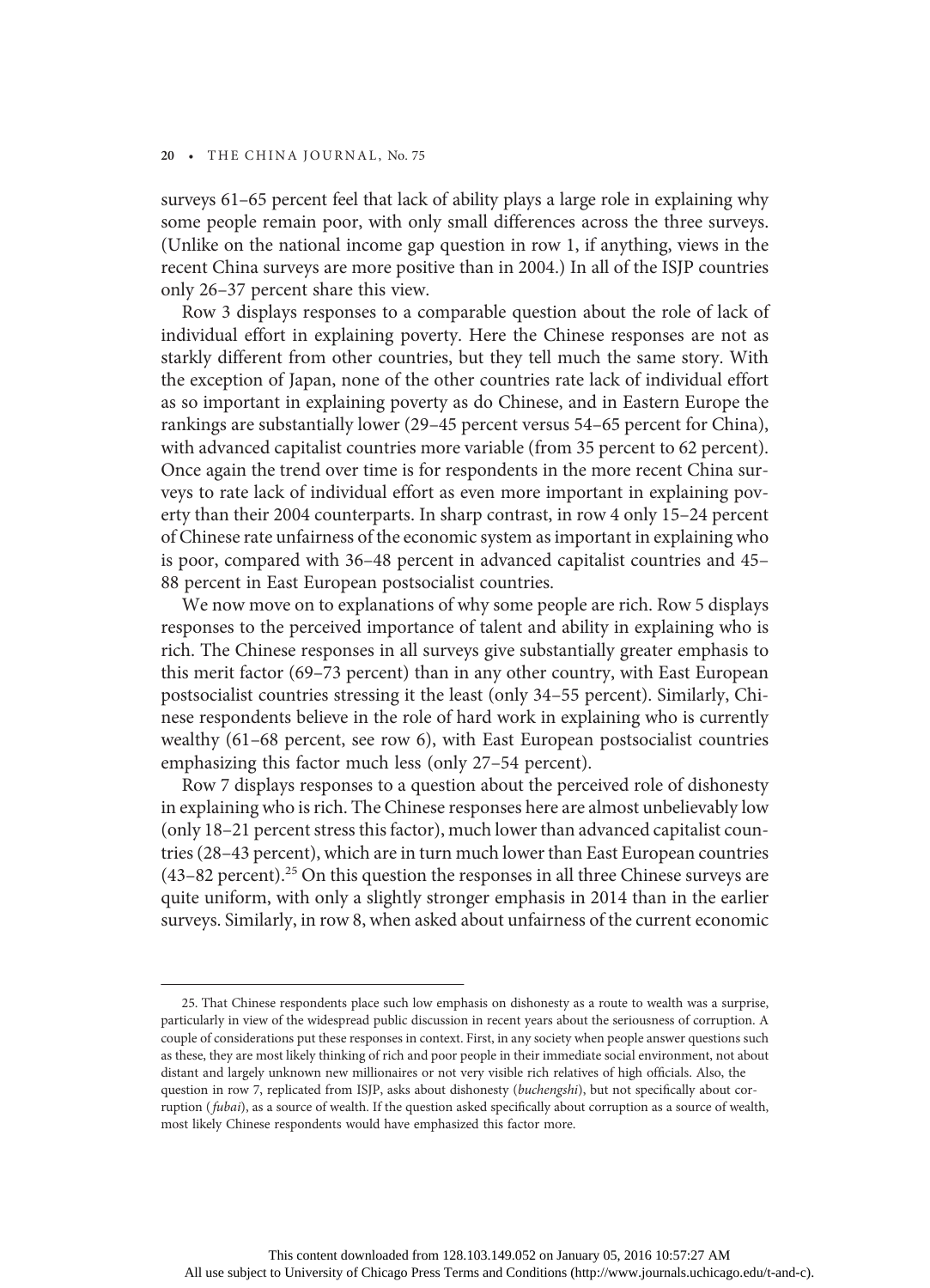structure as a factor explaining who is wealthy, in all of the China surveys respondents stressed this factor much less than in any other country (21–29 percent). Although this response is higher in the 2014 Chinese survey than earlier, it remains much lower than in any of the ISJP countries.

Finally, row 9 displays responses to a statement that currently the opportunities to be successful are the same for everyone in society. Here the American respondents in 1991 are off the charts, with almost 66 percent agreeing that equal opportunities exist for all. The figures for China, where 37–38 percent agree in each survey, are roughly comparable to the figures for the advanced capitalist countries other than the United States (32–42 percent), and substantially higher than in any of the East European countries (7–31 percent).

To summarize the comparisons in table 1, in almost all cases Chinese citizens perceived current inequalities substantially less critically than their counterparts in postsocialist Eastern Europe. While for some questions Chinese perceptions were similar to the advanced capitalist countries, for others they were substantially more favorable. In general Chinese are more likely to perceive current inequalities as based on merit, and therefore as fair, than their counterparts elsewhere. Regarding changes over time in Chinese attitudes, on only one question (views on national income gaps, in row 1) is there any indication of Chinese attitudes becoming steadily more critical over time. In the other rows the differences across the three China surveys are relatively small, although on balance there are slight tendencies for the 2009 respondents to be least critical of current inequalities, and for the 2004 and 2014 respondents to be slightly more critical. Clearly there is no support here for the view that China's distributive injustice social volcano is heading toward an eruption.

## Optimism versus Pessimism about Upward Mobility and Social Justice

The second domain of distributive justice attitudes concerns optimism versus pessimism about the opportunities for ordinary people to improve their standard of living and obtain social justice. Row 1 in table 2 displays responses to a question about what respondents predict their family's economic situation will be five years later, with each cell displaying the sum of those responding "much better" and "a little better." Unfortunately this question was not asked in several of the ISJP country surveys or in any of the advanced capitalist ones. Nevertheless, the exuberant optimism in all the China surveys on this question (with 62–76 percent expecting improvement), compared with the much more pessimistic views in the available East European surveys (only 21–22 percent optimistic), is quite striking. And on this question the 2009 respondents express even more optimism than their 2004 counterparts, and the 2014 respondents still more.

The next two questions ask respondents to predict whether the percentage of people in their society who are poor, and who are rich, will increase, remain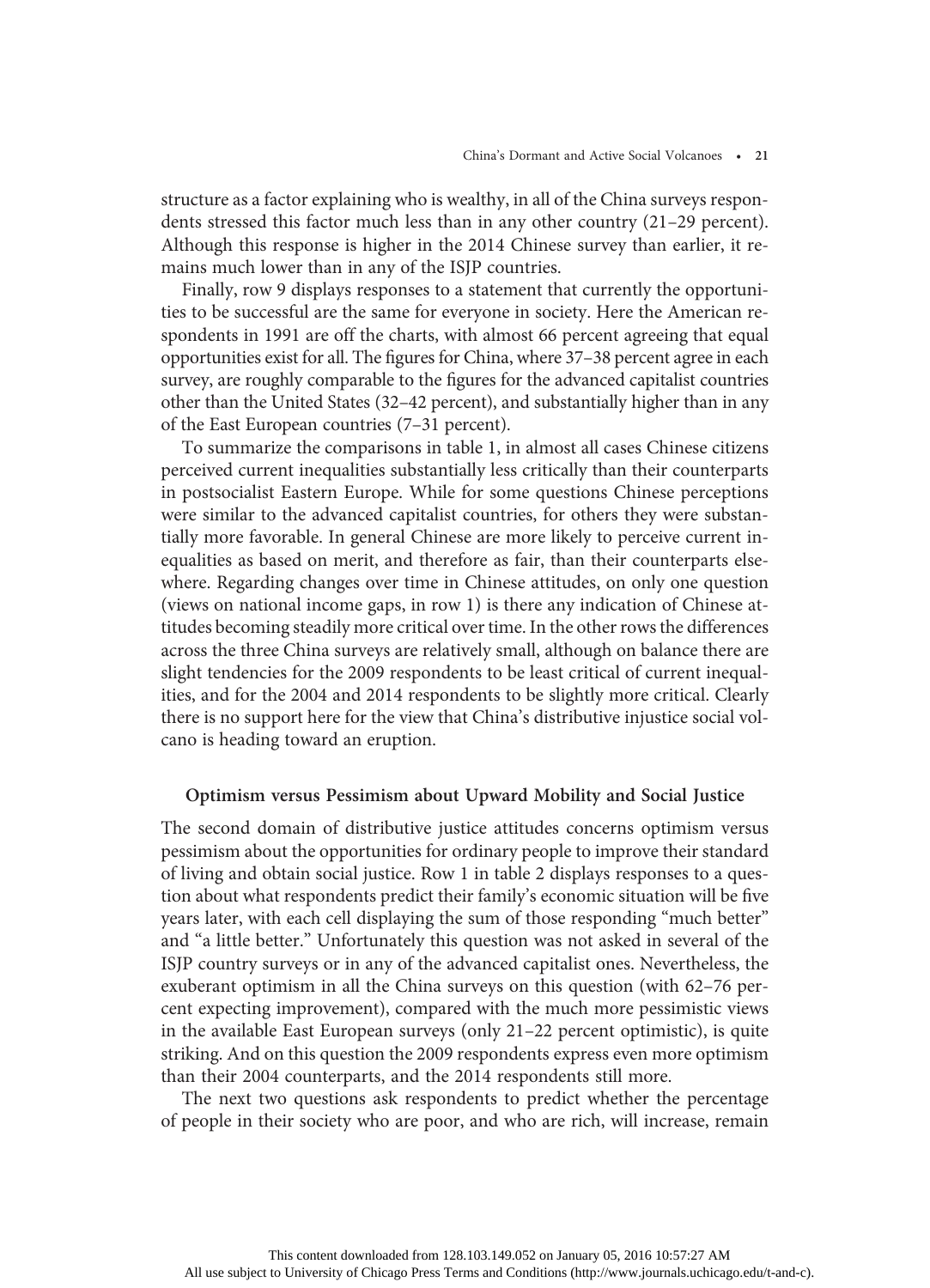|                                                                                                                                                                                                                                                                                                                                                                                                                                                                                                                                                                                                                                                                                                                                                                                                                                                                                                                                                                                 |                |                     |      |        |          | East European Postsocialist                                                      |           |                      |          |               | Advanced Capitalist |         |          |
|---------------------------------------------------------------------------------------------------------------------------------------------------------------------------------------------------------------------------------------------------------------------------------------------------------------------------------------------------------------------------------------------------------------------------------------------------------------------------------------------------------------------------------------------------------------------------------------------------------------------------------------------------------------------------------------------------------------------------------------------------------------------------------------------------------------------------------------------------------------------------------------------------------------------------------------------------------------------------------|----------------|---------------------|------|--------|----------|----------------------------------------------------------------------------------|-----------|----------------------|----------|---------------|---------------------|---------|----------|
|                                                                                                                                                                                                                                                                                                                                                                                                                                                                                                                                                                                                                                                                                                                                                                                                                                                                                                                                                                                 |                |                     |      |        |          |                                                                                  | Czech     | Eastern              |          | United        | Great               | West    |          |
|                                                                                                                                                                                                                                                                                                                                                                                                                                                                                                                                                                                                                                                                                                                                                                                                                                                                                                                                                                                 |                | China               |      | Russia | Bulgaria | Hungary <sup>a</sup>                                                             | Republic  | Germany <sup>b</sup> | Poland   | <b>States</b> | <b>Britain</b>      | Germany | Japan    |
|                                                                                                                                                                                                                                                                                                                                                                                                                                                                                                                                                                                                                                                                                                                                                                                                                                                                                                                                                                                 | 2004           | 2009                | 2014 | 1996   | 1996     | 2005                                                                             | 2006      | 2006                 | 1991     | 1991          | 1991                | 2006    | 1991     |
| 1. Family income in 5 years                                                                                                                                                                                                                                                                                                                                                                                                                                                                                                                                                                                                                                                                                                                                                                                                                                                                                                                                                     |                |                     |      |        |          |                                                                                  |           |                      |          |               |                     |         |          |
| (better + much better)                                                                                                                                                                                                                                                                                                                                                                                                                                                                                                                                                                                                                                                                                                                                                                                                                                                                                                                                                          | 61.7           | Ο.<br>52            | 76.3 | 22     | 20.5     | 21.1                                                                             |           | 22.3                 | $\vdots$ | $\vdots$      | $\vdots$            |         | $\vdots$ |
| 2. Percentage poor in 5 years                                                                                                                                                                                                                                                                                                                                                                                                                                                                                                                                                                                                                                                                                                                                                                                                                                                                                                                                                   |                |                     |      |        |          |                                                                                  |           |                      |          |               |                     |         |          |
| (increase)                                                                                                                                                                                                                                                                                                                                                                                                                                                                                                                                                                                                                                                                                                                                                                                                                                                                                                                                                                      | 26.7           | 13                  | 17.9 | 47.9   | 75.1     | 77.4                                                                             | $\vdots$  | 79.6                 | 74.5     | 69            | 58                  | 43.1    | 37.2     |
| 3. Percentage rich in 5 years                                                                                                                                                                                                                                                                                                                                                                                                                                                                                                                                                                                                                                                                                                                                                                                                                                                                                                                                                   |                |                     |      |        |          |                                                                                  |           |                      |          |               |                     |         |          |
| (increase)                                                                                                                                                                                                                                                                                                                                                                                                                                                                                                                                                                                                                                                                                                                                                                                                                                                                                                                                                                      | 60.2           | 61.9                | 59.7 | 41.5   | 32.4     | 42.3                                                                             | $\vdots$  | 45.1                 | 57.9     | 29.1          | 34.5                | 46.3    | 36.7     |
| 4. Hard work always rewarded                                                                                                                                                                                                                                                                                                                                                                                                                                                                                                                                                                                                                                                                                                                                                                                                                                                                                                                                                    |                |                     |      |        |          |                                                                                  |           |                      |          |               |                     |         |          |
| (agree + strongly agree)                                                                                                                                                                                                                                                                                                                                                                                                                                                                                                                                                                                                                                                                                                                                                                                                                                                                                                                                                        | $\overline{6}$ | rÙ.<br>65           | 58.4 | 10.7   | 2.8      | 25.9                                                                             | 22.7      | 34.7                 | 8.5      | 37.4          | 18.7                | 47      | 16.6     |
| 5. No sense in talking of justice                                                                                                                                                                                                                                                                                                                                                                                                                                                                                                                                                                                                                                                                                                                                                                                                                                                                                                                                               |                |                     |      |        |          |                                                                                  |           |                      |          |               |                     |         |          |
| (agree + strongly agree)                                                                                                                                                                                                                                                                                                                                                                                                                                                                                                                                                                                                                                                                                                                                                                                                                                                                                                                                                        | 34.9           | œ.<br>$\frac{8}{3}$ | 40.4 | 45.5   | 50.1     | 43.3                                                                             | 41.2      | 52.7                 | 49.2     | 27.6          | 34.4                | 46.1    | 28.6     |
| 6. Can't tell justice meaning                                                                                                                                                                                                                                                                                                                                                                                                                                                                                                                                                                                                                                                                                                                                                                                                                                                                                                                                                   |                |                     |      |        |          |                                                                                  |           |                      |          |               |                     |         |          |
| (agree + strongly agree)                                                                                                                                                                                                                                                                                                                                                                                                                                                                                                                                                                                                                                                                                                                                                                                                                                                                                                                                                        | 38.9           | 35                  | 43.3 | 54.4   | 62.7     | 64.8                                                                             | 59.9      | 65.2                 | 64.1     | 58.8          | 61.9                | 52.3    | 62.9     |
| 7. Officials don't care (agree +                                                                                                                                                                                                                                                                                                                                                                                                                                                                                                                                                                                                                                                                                                                                                                                                                                                                                                                                                |                |                     |      |        |          |                                                                                  |           |                      |          |               |                     |         |          |
| strongly agree)                                                                                                                                                                                                                                                                                                                                                                                                                                                                                                                                                                                                                                                                                                                                                                                                                                                                                                                                                                 | 50.2           | L,<br>45            | 52.5 | 69.7   | 76.3     | 58.8                                                                             | $\approx$ | 76.6                 | 72.3     | $\Im$         | 66.5                | 65.9    | 74.7     |
| 3. In the next five years, do you think the percentage of wealthy people [those who can pretty much buy anything for themselves] in our country will increase, decrease, or stay the same?<br>2. In the next five years, do you think the percentage of poor people [those who cannot support basic living conditions like food, clothing and housing] in our country will increase, decrease,<br>1. Five years from now, do you estimate that your family economic situation will be much better, a little better, no change, a little worse, or much worse?<br>5. Since we are unable to change the status quo, discussing social justice is meaningless. (same response categories)<br>4. In our country, hard work will always be rewarded. (strongly agree, agree, neutral, disagree, strongly disagree)<br>Source: Comparative data from ISJP surveys, various years.<br>6. Looking at things as they are now, it is very<br>Note: Question wording:<br>or stay the same? |                |                     |      |        |          | difficult to clarify what is just and what is unjust. (same response categories) |           |                      |          |               |                     |         |          |

Table 2. Optimism versus pessimism (%) Table 2. Optimism versus pessimism (%) 7. Government officials don't care what common people like me think. (same response categories)

 For Hungary figures in rows 1, 2, 3, and 7 are from the 1996 survey. For Eastern Germany the figure in row 1 is from the 1996 survey.

ab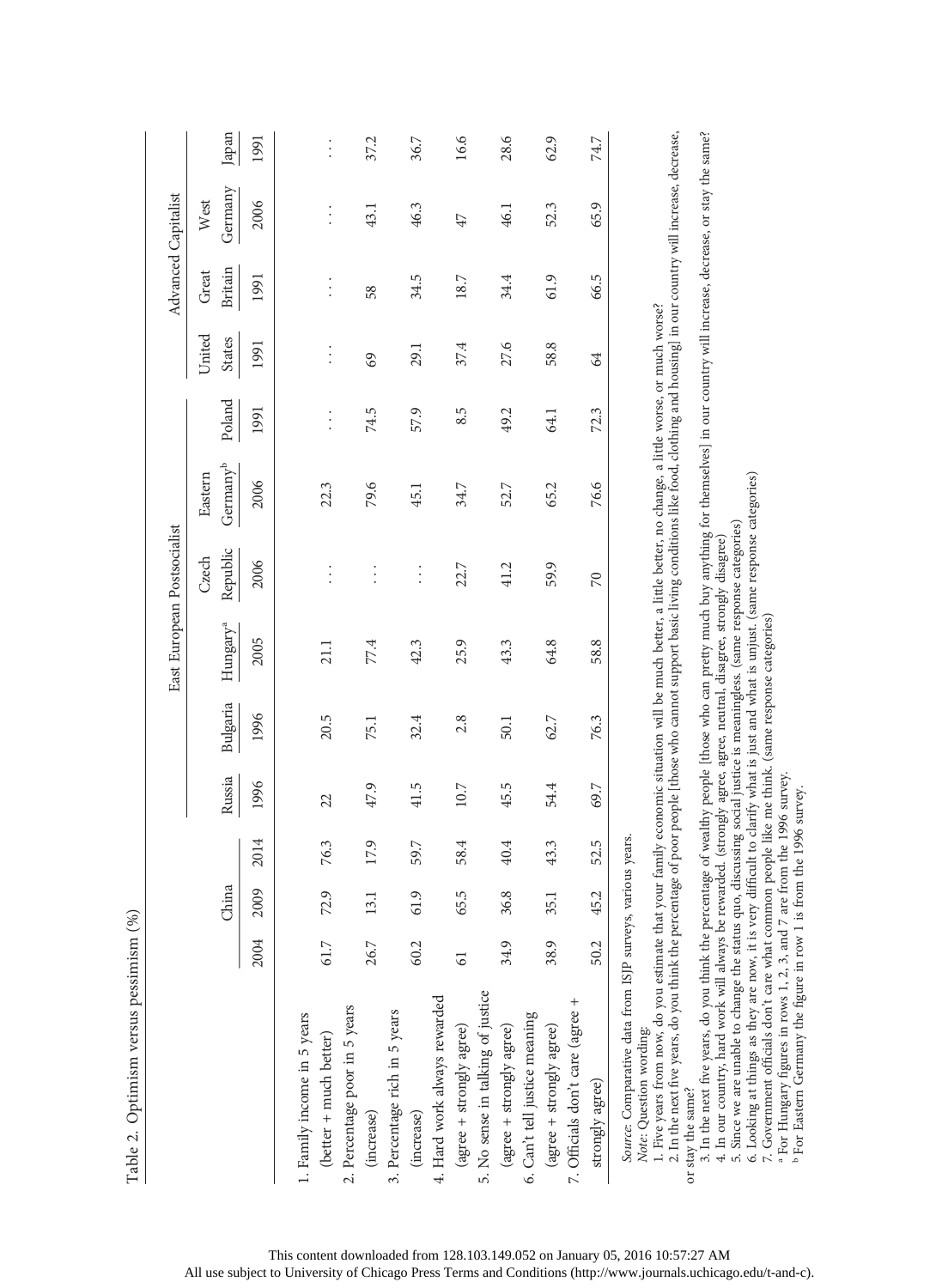about the same, or decrease in the next five years. Only a minority of respondents in each Chinese survey expect the proportion who are poor to increase, with the figure in the 2009 survey strikingly low, only 13 percent, and only slightly higher in 2014. In contrast, a large majority in most East European countries expects the proportion of people who are poor to increase, and respondents in both the United States and in Great Britain were also quite pessimistic. (West Germans and Japanese were less pessimistic but still markedly more so than their Chinese counterparts.)

On the flip side, row 3 displays responses about the expected proportion of rich people. Here the contrast with the Chinese figures is not quite so striking, but nonetheless in all three Chinese surveys higher percentages expect the proportion who are rich to increase (60–62 percent) than in any of the ISJP surveys. The percentage of Chinese who express agreement with the (dubious) social mobility statement that "hard work is always rewarded" is displayed in row 4. Chinese were again more likely to agree (61 percent in 2004, 66 percent in 2009, and 58 percent in 2014) than in any of the other countries. West Germans, Americans, and East Germans fall far behind Chinese levels of agreement that hard work is always rewarded, and most other East European countries show strong disagreement (only 3 percent of Bulgarians and 9 percent of Poles agree).

The next three questions ask for reactions to pessimistic statements about social justice. Row 5 displays the sum of those who agree or strongly agree with the statement that it doesn't make sense to talk about social justice because you can't change things anyway. The percentages of Chinese agreeing with this fatalistic statement (35–40 percent) are modestly lower than the figures in all of the East European surveys (41–53 percent), but they are in the middle range in comparison with advanced capitalist countries. On this question the levels of Chinese fatalism increase from survey to survey, but only modestly. Next, when asked whether under current conditions it is hard to say anymore what is just and what is unjust (row 6), Chinese are substantially less likely to express agreement than their counterparts in any of the ISJP countries. While Chinese responded more pessimistically in 2014 than earlier, they were still below the levels of pessimism in the other countries.

Finally, row 7 displays levels of agreement with the general statement "government officials do not care what common people like me think." Here about half the Chinese in all three surveys agree with this statement (45–53 percent), but they are still markedly less likely to do so than their counterparts elsewhere. Once again the most pessimistic views were expressed by East Europeans, although Japanese respondents also had surprisingly jaundiced views. These Chinese responses are particularly surprising because in all of the other countries displayed here, citizens have regular opportunities to express their displeasure with government officials through the ballot box via direct elections, a mechanism available to Chinese only at the rural village level.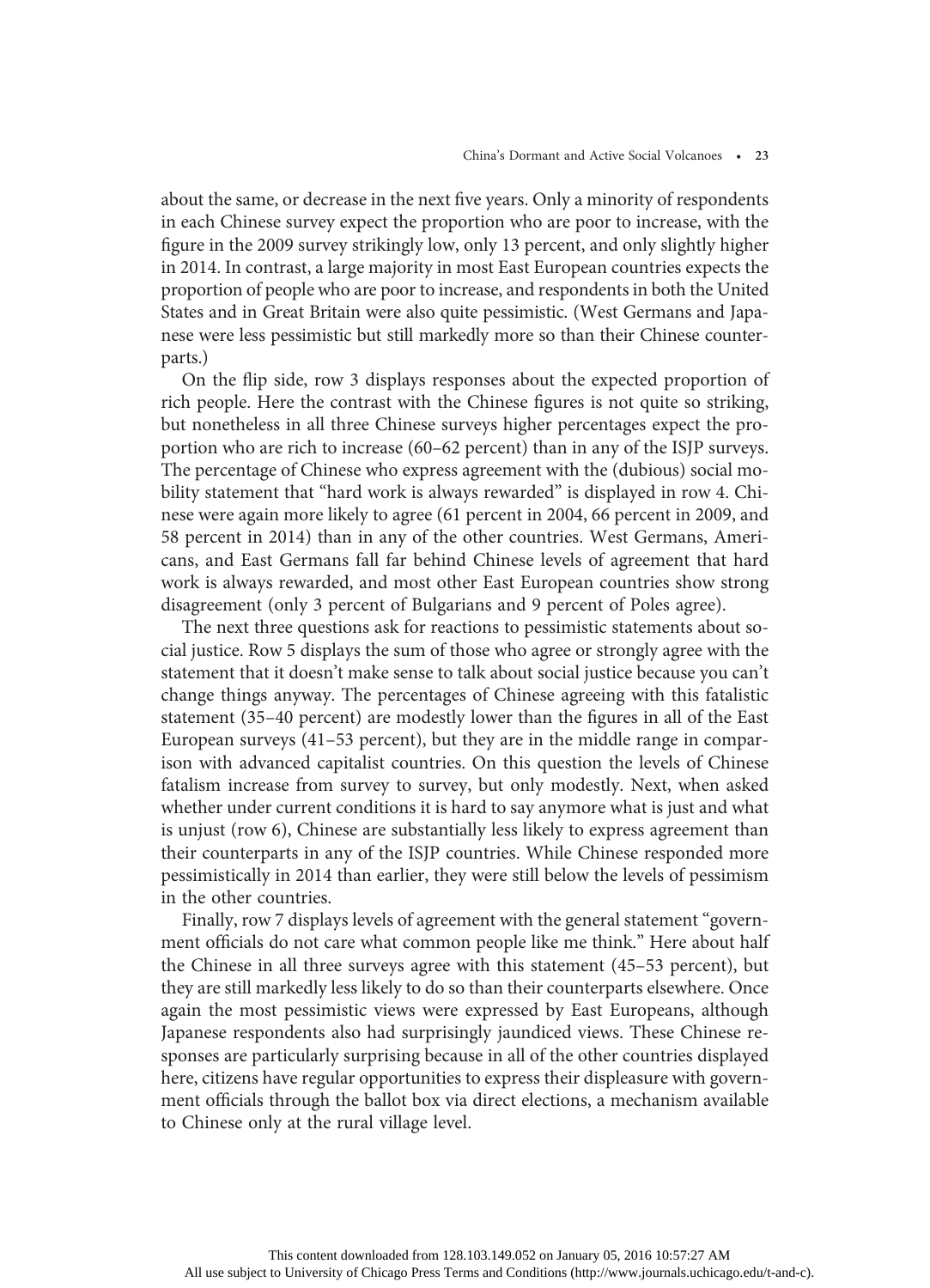A summary of the results for the attitude domain of optimism versus pessimism about opportunities and social justice (table 2) is similar to the previous domain of perceptions of the fairness versus unfairness of current inequalities. In all of these comparisons Chinese respondents express views that are either fairly similar to, or more optimistic than, their counterparts in the ISJP surveys. Comparing Chinese attitudes across time, except for the question about expected family income five years from now (row 1), respondents in 2014 had slightly more negative attitudes than their counterparts in 2004 and 2009, but these differences are modest. Again we find no sign here that Chinese anger over blocked opportunities and injustice is particularly high or systematically on the increase, contrary to social volcano scenario claims.

## Preferences for Greater Equality versus Approval of Income Differentials

The third and final inequality attitude domain involves whether respondents would prefer greater social equality and a more active role by the government in promoting equality, versus whether they approve of, and recognize the positive incentive effects of, prevailing income differentials. When asked whether distributing wealth and income equally to all is the fairest approach (in row 1 of table 3), there is relatively strong Chinese support, with around a third of respondents in each survey expressing agreement. This was higher than in any of the ISJP country surveys with the curious exception of Japan in 1991, where almost 38 percent agree. So despite the fact that Chinese have more positive views than their counterparts elsewhere about current income gaps (tables 1 and 2), they also express relatively strong support for total equality of distribution, although slightly less so in 2014 than in 2009.

When asked whether the government should guarantee a minimum standard of living for everyone (row 2), Chinese support is much higher, and this support increased across surveys, from 81 percent in 2004 to 89 percent in 2014. On this question the United States is the outlier, with only 56 percent of Americans approving of a government minimum income guarantee. The much higher levels of support compared with the United States expressed by Chinese is not, however, all that unusual in a broader comparison. In the other ISJP surveys, support for minimum income guarantees ranged from 76 percent to 93 percent, placing Chinese responses roughly in the middle of the pack.

However, when presented with the statement "in order to meet everyone's needs, there should be redistribution from the rich to the poor" (row 3), Chinese respondents in all three surveys are relatively unenthusiastic, with the least support for income distribution expressed in the most recent Chinese survey (25 percent, down slightly from 27 percent in 2009 and 30 percent in 2004). Responses in the ISJP countries are quite variable, with Germans east and west along with Hungarians strongly supportive of income redistribution (67–80 percent) but Czechs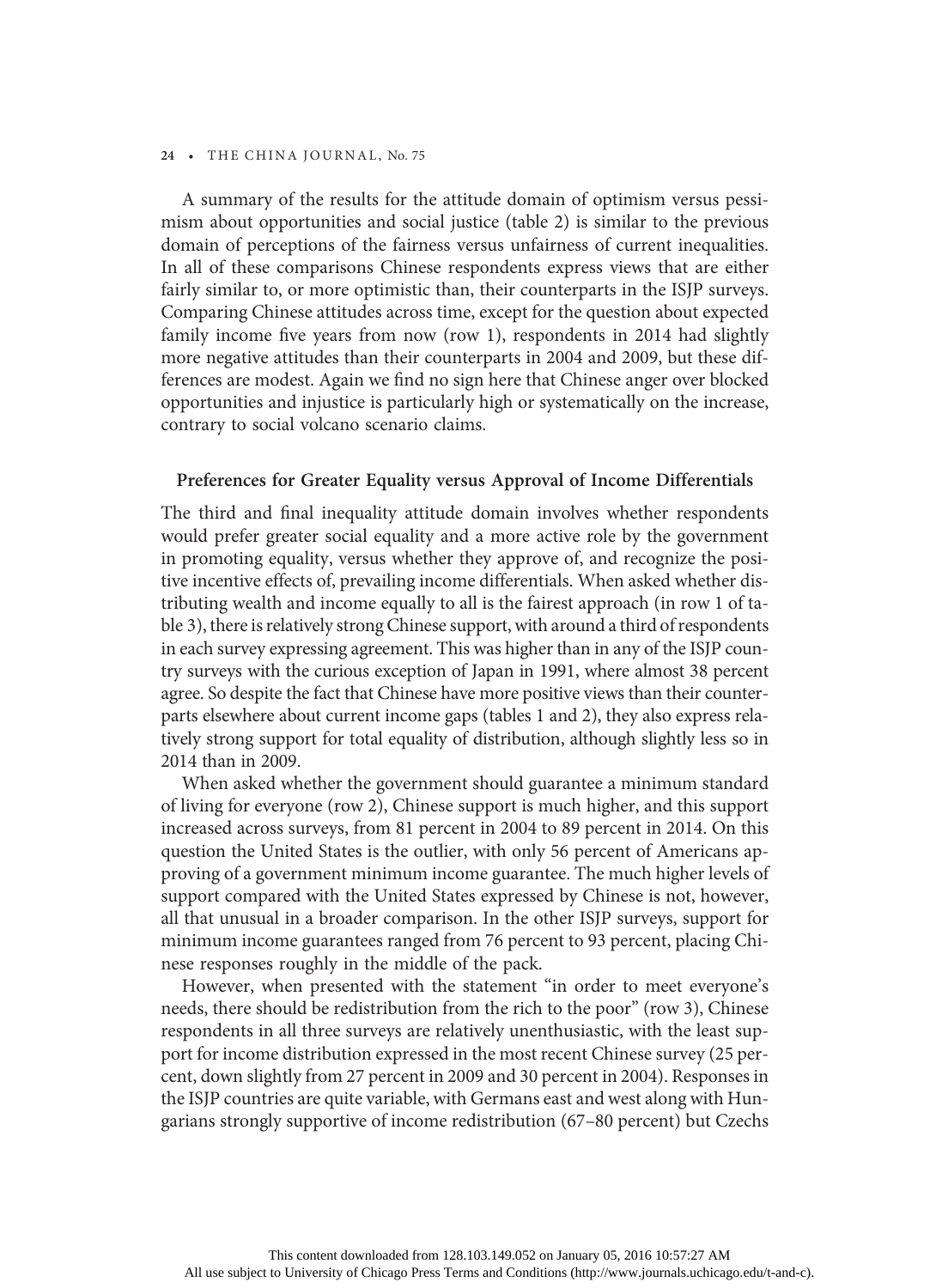|                                                                                                                                                                                                                                                                                                                                                                                                                                                                                                                                                                                                                                                                                                                                                                                                                                                                                                                                                                                                                                                                                                                                                                   |      |                       |      |        |          |         | East European Postsocialist |                                                                                            |        |               | Advanced Capitalist |         |        |
|-------------------------------------------------------------------------------------------------------------------------------------------------------------------------------------------------------------------------------------------------------------------------------------------------------------------------------------------------------------------------------------------------------------------------------------------------------------------------------------------------------------------------------------------------------------------------------------------------------------------------------------------------------------------------------------------------------------------------------------------------------------------------------------------------------------------------------------------------------------------------------------------------------------------------------------------------------------------------------------------------------------------------------------------------------------------------------------------------------------------------------------------------------------------|------|-----------------------|------|--------|----------|---------|-----------------------------|--------------------------------------------------------------------------------------------|--------|---------------|---------------------|---------|--------|
|                                                                                                                                                                                                                                                                                                                                                                                                                                                                                                                                                                                                                                                                                                                                                                                                                                                                                                                                                                                                                                                                                                                                                                   |      |                       |      |        |          |         | Czech                       | Eastern                                                                                    |        | United        | Great               | West    |        |
|                                                                                                                                                                                                                                                                                                                                                                                                                                                                                                                                                                                                                                                                                                                                                                                                                                                                                                                                                                                                                                                                                                                                                                   |      | China                 |      | Russia | Bulgaria | Hungary | Republic                    | Germany                                                                                    | Poland | <b>States</b> | <b>Britain</b>      | Germany | Japan  |
|                                                                                                                                                                                                                                                                                                                                                                                                                                                                                                                                                                                                                                                                                                                                                                                                                                                                                                                                                                                                                                                                                                                                                                   | 2004 | 009<br>$\breve{\sim}$ | 2014 | 1996   | 1996     | 2005    | 2006                        | 2006                                                                                       | 1991   | 1991          | 1991                | 2006    | 1991   |
| 1. Fairest-equal distribution                                                                                                                                                                                                                                                                                                                                                                                                                                                                                                                                                                                                                                                                                                                                                                                                                                                                                                                                                                                                                                                                                                                                     |      |                       |      |        |          |         |                             |                                                                                            |        |               |                     |         |        |
| $($ agree $+$ strongly agree)                                                                                                                                                                                                                                                                                                                                                                                                                                                                                                                                                                                                                                                                                                                                                                                                                                                                                                                                                                                                                                                                                                                                     | 29.3 | 35.9                  | 32.5 | 28.6   | 32.4     | 22.5    | 13                          | 30.9                                                                                       | 19.1   | 19.2          | 28.9                | 22.3    | 37.5   |
| 2. Govt minimum income floor                                                                                                                                                                                                                                                                                                                                                                                                                                                                                                                                                                                                                                                                                                                                                                                                                                                                                                                                                                                                                                                                                                                                      |      |                       |      |        |          |         |                             |                                                                                            |        |               |                     |         |        |
| (agree + strongly agree)                                                                                                                                                                                                                                                                                                                                                                                                                                                                                                                                                                                                                                                                                                                                                                                                                                                                                                                                                                                                                                                                                                                                          | 80.6 | 85.8                  | 88.7 | 90.8   | 92.5     | 90.9    | 77.5                        | 86.4                                                                                       | 85.3   | 55.9          | 82.1                | 76.2    | 80.6   |
| 3. Fair-redistribute to meet needs                                                                                                                                                                                                                                                                                                                                                                                                                                                                                                                                                                                                                                                                                                                                                                                                                                                                                                                                                                                                                                                                                                                                |      |                       |      |        |          |         |                             |                                                                                            |        |               |                     |         |        |
| (agree + strongly agree)                                                                                                                                                                                                                                                                                                                                                                                                                                                                                                                                                                                                                                                                                                                                                                                                                                                                                                                                                                                                                                                                                                                                          | 29.9 | 27.4                  | 24.9 | 44.9   | 36.8     | 67.2    | 34.2                        | 79.6                                                                                       | 50.9   | 45            | 46.7                | 69.3    | $30\,$ |
| 4. Government limit top income                                                                                                                                                                                                                                                                                                                                                                                                                                                                                                                                                                                                                                                                                                                                                                                                                                                                                                                                                                                                                                                                                                                                    |      |                       |      |        |          |         |                             |                                                                                            |        |               |                     |         |        |
| (agree + strongly agree)                                                                                                                                                                                                                                                                                                                                                                                                                                                                                                                                                                                                                                                                                                                                                                                                                                                                                                                                                                                                                                                                                                                                          | 33.9 | 31.1                  | 32.7 | 39.5   | 43.7     | 60.9    | 22.6                        | 59.1                                                                                       | 44.3   | 16.7          | 37.9                | 40      | 33.4   |
| 5. Business profits benefit all                                                                                                                                                                                                                                                                                                                                                                                                                                                                                                                                                                                                                                                                                                                                                                                                                                                                                                                                                                                                                                                                                                                                   |      |                       |      |        |          |         |                             |                                                                                            |        |               |                     |         |        |
| (agree + strongly agree)                                                                                                                                                                                                                                                                                                                                                                                                                                                                                                                                                                                                                                                                                                                                                                                                                                                                                                                                                                                                                                                                                                                                          | 38.7 | 27.4                  | 15.3 | 39.2   | 13.1     | 17.7    | 34.5                        | 32.3                                                                                       | 49.5   | 51.1          | 42                  | 38.9    | 51.3   |
| 6. Income gap fosters hard work                                                                                                                                                                                                                                                                                                                                                                                                                                                                                                                                                                                                                                                                                                                                                                                                                                                                                                                                                                                                                                                                                                                                   |      |                       |      |        |          |         |                             |                                                                                            |        |               |                     |         |        |
| (agree + strongly agree)                                                                                                                                                                                                                                                                                                                                                                                                                                                                                                                                                                                                                                                                                                                                                                                                                                                                                                                                                                                                                                                                                                                                          | 50.6 | $\overline{61}$       | 38.4 | 41.7   | 39.3     | 20.2    | 42.9                        | 52.3                                                                                       | 65.5   | 61.3          | 62.7                | 58.4    | 48.5   |
| 7. Fair-keep what you earn                                                                                                                                                                                                                                                                                                                                                                                                                                                                                                                                                                                                                                                                                                                                                                                                                                                                                                                                                                                                                                                                                                                                        |      |                       |      |        |          |         |                             |                                                                                            |        |               |                     |         |        |
| (agree + strongly agree)                                                                                                                                                                                                                                                                                                                                                                                                                                                                                                                                                                                                                                                                                                                                                                                                                                                                                                                                                                                                                                                                                                                                          | 62.8 | 69.5                  | 72.3 | 80.1   | 68.1     | 54.9    | 75.8                        | 85.9                                                                                       | 63.8   | 92.9          | 81.2                | 84.7    | 65.9   |
| 8. Fair-rich kids better education                                                                                                                                                                                                                                                                                                                                                                                                                                                                                                                                                                                                                                                                                                                                                                                                                                                                                                                                                                                                                                                                                                                                |      |                       |      |        |          |         |                             |                                                                                            |        |               |                     |         |        |
| (agree + strongly agree)                                                                                                                                                                                                                                                                                                                                                                                                                                                                                                                                                                                                                                                                                                                                                                                                                                                                                                                                                                                                                                                                                                                                          | 64.6 | 58.3                  | 59   | 60     | 60.1     | 30.3    | 35.1                        | 37.4                                                                                       | 67.9   | 65.2          | 56.3                | 42.8    | 50.9   |
| 5. To what extent do you agree with the following statement: If businesspeople make profits, in the end everyone in society benefits. (same response categories)<br>7. People have the right to keep what they have earned, even if the result is gaps between rich and poor in society. (same response categories)<br>1. Distributing wealth and income equally among people is the most just method. (strongly agree, agree, neutral, disagree, strongly disagree)<br>3. In order to satisfy everyone's needs, even if you must take from the rich to assist the poor, it should be done. (same response categories)<br>2. The government should assure that every person is at least able to maintain a minimum standard of living. (same response categories)<br>6. Only when income differences are large enough will individuals have the incentive to work hard. (same response categories)<br>4. The government should regulate the highest level of income for an individual. (same response categories)<br>Source: Comparative data from ISJP surveys, various years.<br>8. It is fair that those who are able to pay for it<br>Note: Question wording: |      |                       |      |        |          |         |                             | can obtain better educational opportunities for their children. (same response categories) |        |               |                     |         |        |

Table 3. Favor equality or differentials (%) Table 3. Favor equality or differentials (%)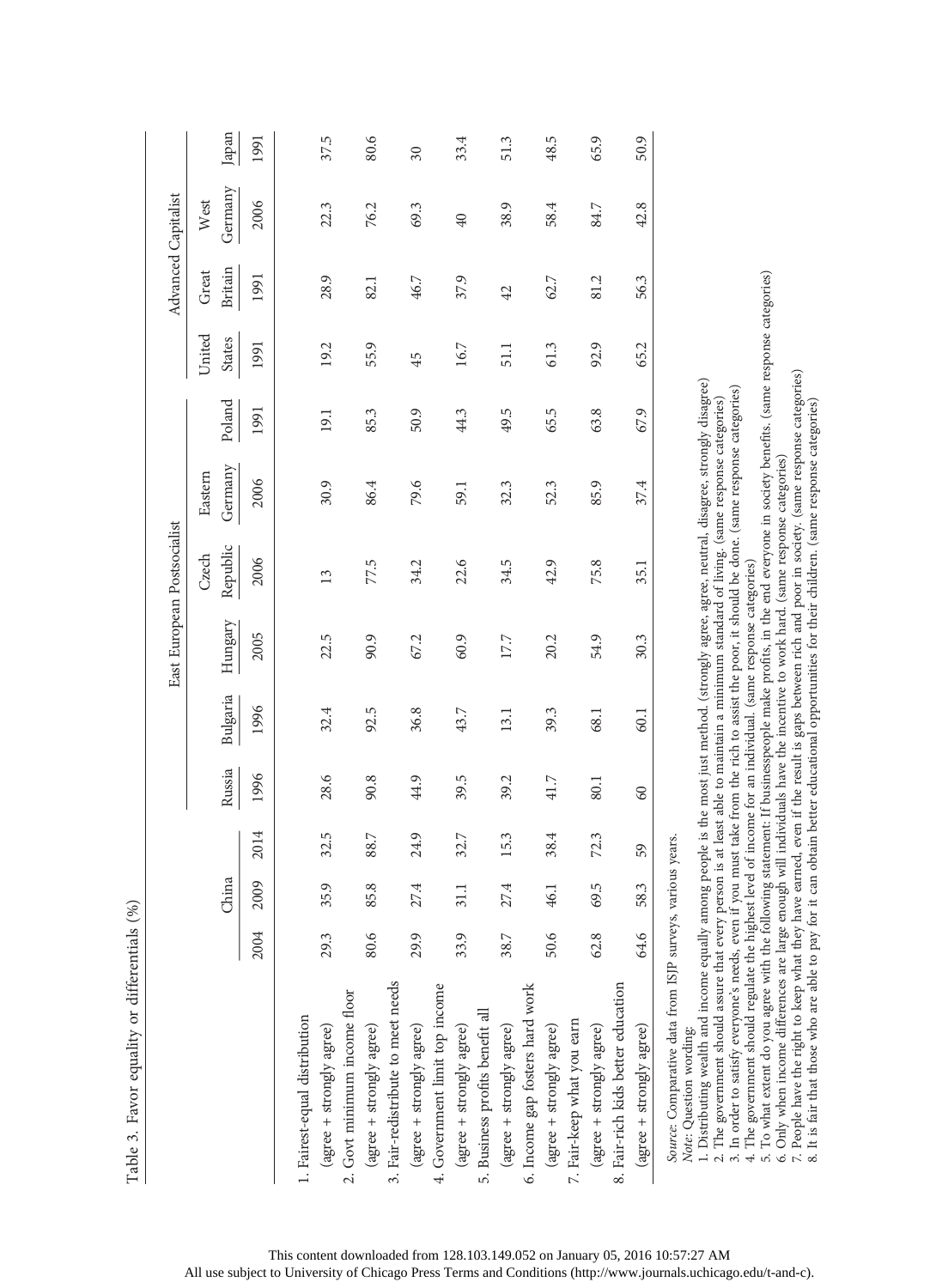and Japanese almost as unenthusiastic (30–34 percent) as their Chinese counterparts. Both Chinese and Japanese responses to the questions in rows 1 and 3 seem paradoxical, with relatively strong support for equal distribution but weak support for redistribution in order to achieve that goal.

The negative Chinese view of official efforts to penalize the rich is confirmed by responses to whether a maximum income limit should be placed on all individuals (row 4). Here Chinese again show a fairly low level of support (31– 34 percent). Among ISJP countries the United States is again the outlier, with only 17 percent approving of income limits. The other countries display as much or greater approval of income limits as do the Chinese, with the greatest support in Eastern Europe (except for the Czech Republic, where only 23 percent approve).

We now shift to questions involving approval of income gaps and material incentives. Row 5 displays responses to the Adam Smithian statement that it is all right for businesspeople to make profits, because in the end everyone in society benefits. Chinese responses show a change over time toward substantially more negative responses—from 39 percent of Chinese surveyed in 2004 agreeing with this statement to only 15 percent in 2014.<sup>26</sup> Support for this view is generally stronger in the advanced capitalist countries (39–51 percent) and somewhat weaker in Eastern Europe (except for Russia and Poland), with Bulgarians (13 percent) and Hungarians (18 percent) about as unlikely as Chinese in 2014 to agree that everyone benefits when businesspeople make profits.

Another question asked for reactions to the statement that only when income differences are large enough will individuals have the incentive to work hard (row 6). This view is in line with the "functionalist" argument conveyed early in the reform era by Deng Xiaoping's famous statement that "some people in rural areas and cities should be allowed to get rich before others" (because envy of the newly rich will provide incentives for others). The Chinese surveys show declining support for this view, from 51 percent in 2004 to 46 percent in 2009 and only 38 percent in 2014. These Chinese responses are toward the low end compared with ISJP surveys—higher than for Hungary (only 20 percent), but in the same range as Bulgaria, Russia, and the Czech Republic, and less approving of income differentials than respondents in the advanced capitalist countries (as well as East Germany and Poland).

At the same time, however, most Chinese feel it is fair for people to keep what they have earned, even if this results in a gap between rich and poor (row 7). Agreement with this view has increased across time in the Chinese surveys, from

<sup>26.</sup> In the 2000 pilot survey in Beijing that preceded our first national survey, 64 percent of respondents agreed that businesspeople making profits was beneficial to society, perhaps indicating an even more dramatic decline in support for this view over a longer period.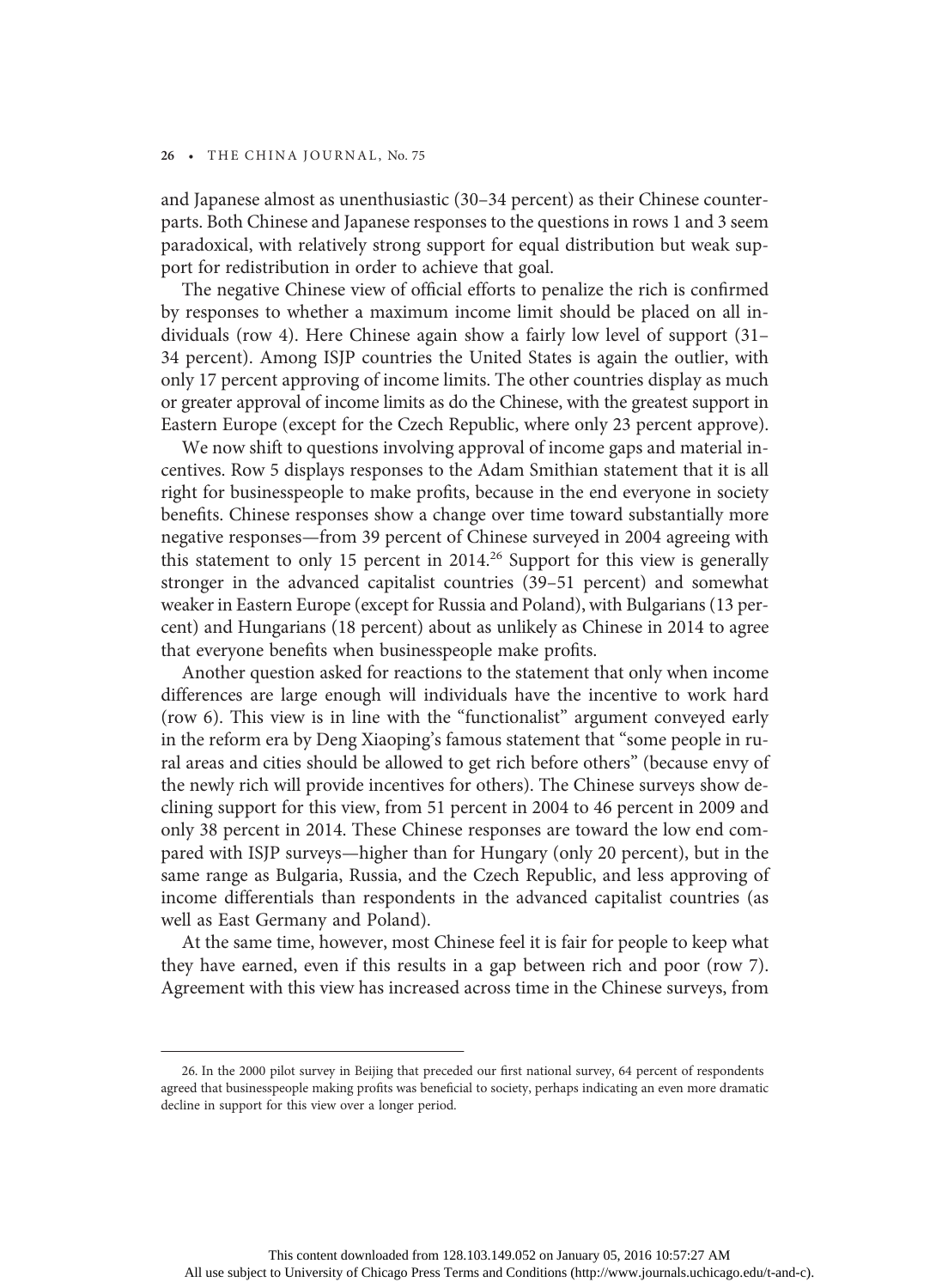63 percent in 2004 to 72 percent in 2014.<sup>27</sup> However, this is still lower than approval of keeping what you earn in several of the ISJP countries, both postsocialist and capitalist. Finally, row 8 displays responses to a statement that it is fair for rich families to obtain better schooling for their children. On this question we see a modest decline in Chinese levels of agreement over time (from 65 percent in 2004 to 58–59 percent in the two later surveys). Compared with ISJP countries, however, this is still moderately high agreement, a bit below the levels in the Polish (68 percent) and US surveys (65 percent), similar to Russia and Bulgaria (both 60 percent), but substantially higher than in Hungary, the Czech Republic, and East Germany, as well as in West Germany and Japan.

How can we make sense of the variety of patterns in table 3? Chinese respondents obviously have disparate views on these questions rather than a simple preference either for equality or for income differentials. They favor equality pursued via leveling up of the poor rather than leveling down of the rich.<sup>28</sup> Chinese also appear to believe that allowing people to keep their wealth is a simple matter of fairness, rather than being justified because this will promote incentives for others, economic productivity, and societal prosperity.

## Summing Up: Trends in Chinese Attitudes vis-à-vis Distributive Injustice

Taken together, the trends in Chinese responses between 2004 and 2014 shown in table 3 convey a different message than tables 1 and 2. Those earlier tables indicate that Chinese hold unusually accepting and even on some questions increasingly positive views about the fairness of the current structure of income inequalities and about the opportunities for ordinary citizens to pursue prosperity and obtain just treatment within that structure. In other words, there is little indication in those two attitude domains of rising dissatisfaction with the status quo, despite the fact that income inequalities in China have continued to increase.

However, a different message is conveyed by the responses in table 3: that Chinese citizens would like to see greater equality pursued through more measures to assist their poor and disadvantaged fellow citizens and that they are also skeptical of claims that current income gaps are necessary or desirable. In some respects these critical sentiments strengthened between 2004 and 2014. So in terms of preferences for equality versus inequality, the results in table 3 reveal some ris-

<sup>27.</sup> The trends in Chinese responses shown in table 3, rows 5 and 7, appear contradictory. The view that business profits play a positive role in society has been increasingly rejected, while views on individuals keeping what they earn have become more positive. Perhaps these contrary trends suggest that more Chinese respondents in recent years feel that many businesspeople have not earned the profits they are making.

<sup>28.</sup> During the Cultural Revolution Mao Zedong mainly promoted equality by leveling down, with practices that violated normal views on equitable distribution. See the discussion in Whyte, Myth of the Social Volcano.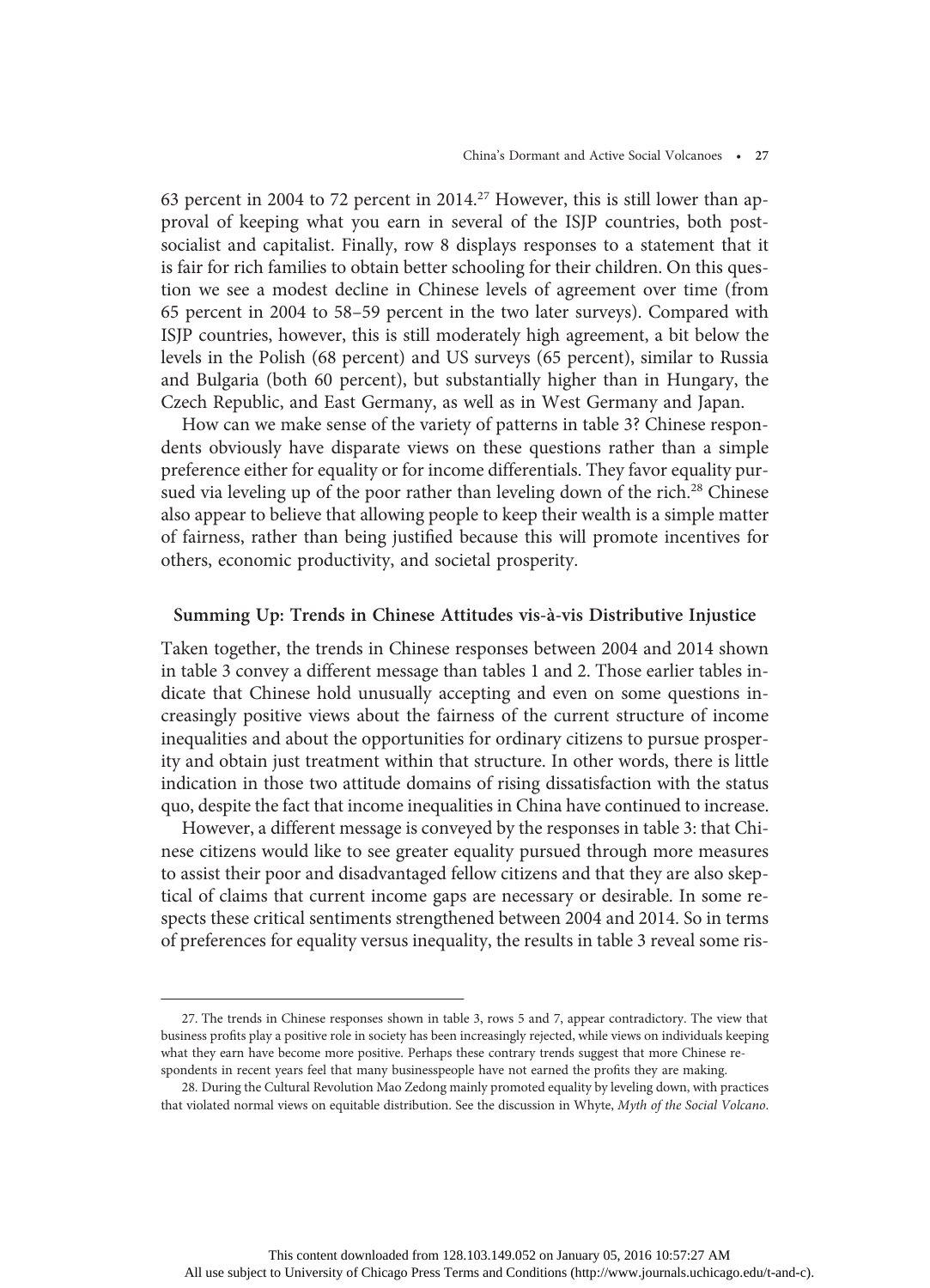ing dissatisfaction with the status quo.<sup>29</sup> But this rising dissatisfaction with current income inequalities mainly involves concern about those Chinese citizens who remain impoverished, rather than resentment against the rising and lavishly displayed wealth of the nouveau riche (although businesspeople have lost some favor). Even in this one domain of rising dissatisfaction, then, we see no evidence of a distributive injustice social volcano that is heading toward an eruption.

## WHY HAS THE DISTRIBUTIVE INJUSTICE SOCIAL VOLCANO REMAINED DORMANT?

In view of the sharp rise in the gap between rich and poor, why does the average Chinese continue to hold such approving views on the fairness of current inequalities? Two trends are likely responsible for this acquiescence with rising income gaps: substantial trickling down of the benefits of China's robust and sustained economic growth, as well as the positive impressions created by the "growth with equity" and "harmonious society" government initiatives and rhetoric of recent years.

Taking the first factor first, it is important to stress the broad improvements in their lives that the overwhelming majority of Chinese citizens have experienced during the reform era. Critics sometimes talk of the "bottom billion" of Chinese who are being left out as a minority get rich,<sup>30</sup> but most of our respondents do not agree. The optimism about future improvements in their family incomes displayed in table 2 (row 1) is rooted in their own recent experiences, as well as in what they see happening to their neighbors and friends.

Table 4 presents available indicators of trends in personal well-being across our China surveys. In 2004 63 percent of respondents reported that their family's economic situation had improved compared with five years earlier, with this figure rising to 79 percent in 2014 (row 1). Other indicators in the table show that respondents in the most recent survey were doing at least as well as, and in many cases significantly better than, those we interviewed in 2009, who were in turn doing better than their 2004 counterparts. For example, we see in these figures steady gains in ownership of refrigerators, computers (as well as access to the Internet), and automobiles, as well as modest increases in satisfaction with their living standard and even ratings of their physical health.

So despite publicly aired criticisms about corruption and the ill-gotten gains of the very rich, most Chinese feel they have continued to benefit by working within current structures of inequality, and for the most part they expect to be able to

<sup>29.</sup> For more details on this point, based on just the 2004 and 2009 surveys, see Whyte and Im, "Is the Social Volcano Still Dormant?"

<sup>30.</sup> See, e.g., John Lee, "As China Gets Richer, Its People Get Poorer," New Straits Times (Singapore), October 6, 2009.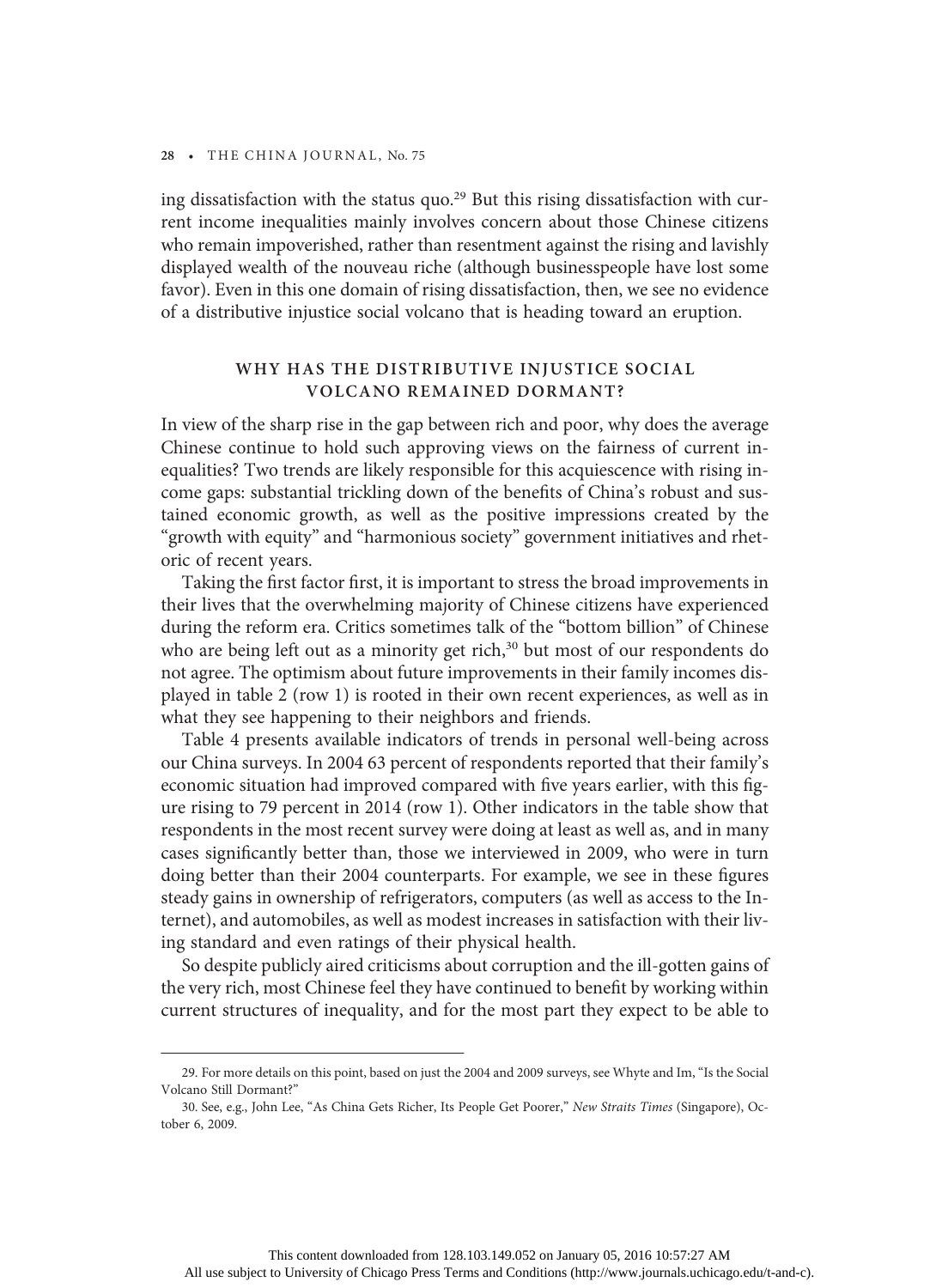|                                                                   | 2004 | 2009 | 2014 |
|-------------------------------------------------------------------|------|------|------|
|                                                                   |      |      |      |
| Family living standard compared with 5 years earlier (better)     | 63   | 75.4 | 79.1 |
| Satisfaction with current living standard (positive satisfaction) | 31.8 | 40.5 | 43.6 |
| Rating of own physical health (fairly good or very good)          | 56.7 | 61.1 | 63.5 |
| Covered by public medical insurance? (yes)                        | 24.7 | 85.3 | 93.6 |
| Covered by public old age insurance, pension? (yes)               | 20   | 25.9 | 48.5 |
| Own current residence? (yes)                                      | 81.9 | 84.1 | 84   |
| Household possessions (percentage that owns):                     |      |      |      |
| Color TV                                                          | 79.5 | 95.6 | 97.2 |
| Refrigerator                                                      | 37.4 | 53.9 | 88.1 |
| Motorcycle or scooter                                             | 35.3 | 51.2 | 50.8 |
| Computer                                                          | 13.8 | 27.3 | 59.1 |
| Automobile                                                        | 5.1  | 8.4  | 28.7 |
| Use the Internet? (at least some)                                 | 26.9 | 35.8 | 51   |

|  |  | Table 4. Material condition of Chinese (%) |  |  |  |
|--|--|--------------------------------------------|--|--|--|
|--|--|--------------------------------------------|--|--|--|

continue to do so in the future. In other words, it is not simply Party propaganda and censorship of critical ideas that promote acceptance of current inequalities as relatively fair but the personal experiences of average Chinese families.

The work of Albert Hirschman on the tolerance of ordinary people around the world toward inequality in the course of economic development helps explain these results. Hirschman used the analogy of a "tunnel effect" to characterize the situation: if two lanes of cars are stuck in a tunnel and only one lane starts to move, do drivers in the lane that is still stuck get angry or feel hopeful? Hirschman argues that at least initially, they will feel hopeful that the good fortune of drivers in the other lane is a sign that their own lane will soon start to move. He also notes, however, that if this situation continues too long, the hope of the stuck drivers may turn to intense anger.<sup>31</sup> By the evidence of our surveys, in 2004, 2009, and still in 2014, the buoyant growth of the Chinese economy and the resulting steady improvements in family living standards were still inspiring hopefulness about the future despite the rising gaps between rich and poor.<sup>32</sup>

<sup>31.</sup> Albert Hirschman, "The Changing Tolerance for Inequality in the Course of Economic Development," [World Development](http://www.journals.uchicago.edu/action/showLinks?crossref=10.1016%2F0305-750X%2873%2990109-5) 1, no. 12 (1973): 29-36.

<sup>32.</sup> Also supportive of the idea of the continued operation of a tunnel effect are responses to a new question we added in 2009 about how respondents perceived people who lived around them were doing compared with five years earlier. An astounding 82.3 percent responded that their neighbors were generally doing better or much better, and in 2014 this figure increased further to 85.1 percent. Another possible influence on acceptance of current income gaps is China's historical tradition. For centuries prior to 1911, China had paternalistic rulers presiding over a very unequal society, but one that was also characterized by high rates of social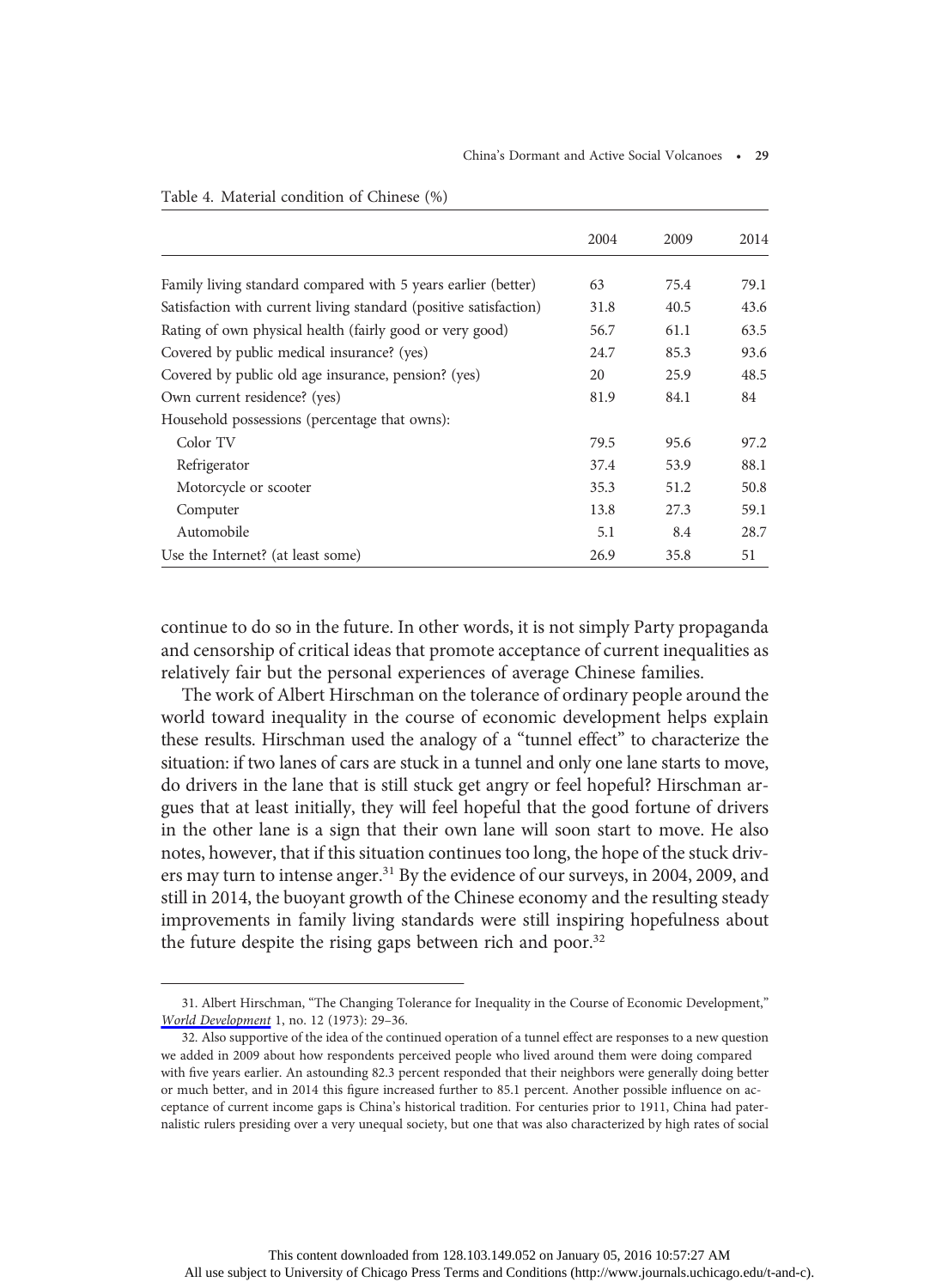The most dramatic improvement displayed in table 4 is the sharp rise in coverage by public medical insurance, from only 25 percent in 2004 to 85 percent in 2009 and then 94 percent in 2014. This impressive progress points to the second proposed explanation for Chinese acquiescence with widening income gaps state policies designed to reduce inequality. This dramatic rise is the result of a high-priority government-led effort to rapidly spread a very modest level of medical insurance coverage in order to avoid the financial devastation earlier experienced by many poor families who could not afford needed medical care. The expansion of medical insurance coverage is only one of several "harmonious society" official policies that were implemented and widely publicized during the period covered by our first two surveys, with efforts continuing after 2012 (without using that slogan) under Xi Jinping. Those programs also included a waiving of tuition fees for the first nine grades of education, eliminating the grain tax, offering minimum livelihood assistance payments to urban and then to rural families, and targeted efforts to improve livelihoods in designated impoverished rural counties.<sup>33</sup> While not quite as dramatic, the sharp rise in public old age insurance coverage, from only 20 percent in 2004 to 49 percent in 2014 (row 5) is also impressive. Given trends such as these, even families who did not benefit much from these policies are still likely aware of these state-directed social equity efforts. They may well be persuaded that China's leaders are genuinely concerned about improving the lives of the nation's poor and disadvantaged citizens.

My contention, then, is that the combination of robust economic growth and a wide range of highly publicized policies aimed at helping the poor has acted to keep the distributive injustice social volcano dormant. If this contention is correct, then ensuring that this threat to political stability remains dormant in the future will depend on sustaining an acceptable level of economic growth that provides broad benefits to ordinary Chinese, as well as on the leaders' ability to continue to adopt measures that convey that they care about the lives of the disadvantaged. China's leaders have an impressive track record so far of using their considerable financial, bureaucratic, and communication resources to make sure that the distributive injustice social volcano remains dormant. Even with the somewhat slower economic growth rates expected in the future, it seems likely that the Party can continue to prevent the distributive injustice social volcano from erupting.

mobility. Arguably, China has returned to a similar and thus familiar social order after the unusual detour through Mao's socialist system, which involved less inequality but also less mobility, after the 1950s. See my discussion in Martin K. Whyte, "Sub-optimal Institutions but Superior Growth: The Puzzle of China's Economic Boom," in China's Economic Dynamics: A Beijing Consensus in the Making?, ed. Jun Li and Liming Wang (London: Routledge, 2014), 31–33.

<sup>33.</sup> For a more systematic analysis of a wide variety of harmonious society programs, see Li, Sato, and Sicular, Rising Inequality in China.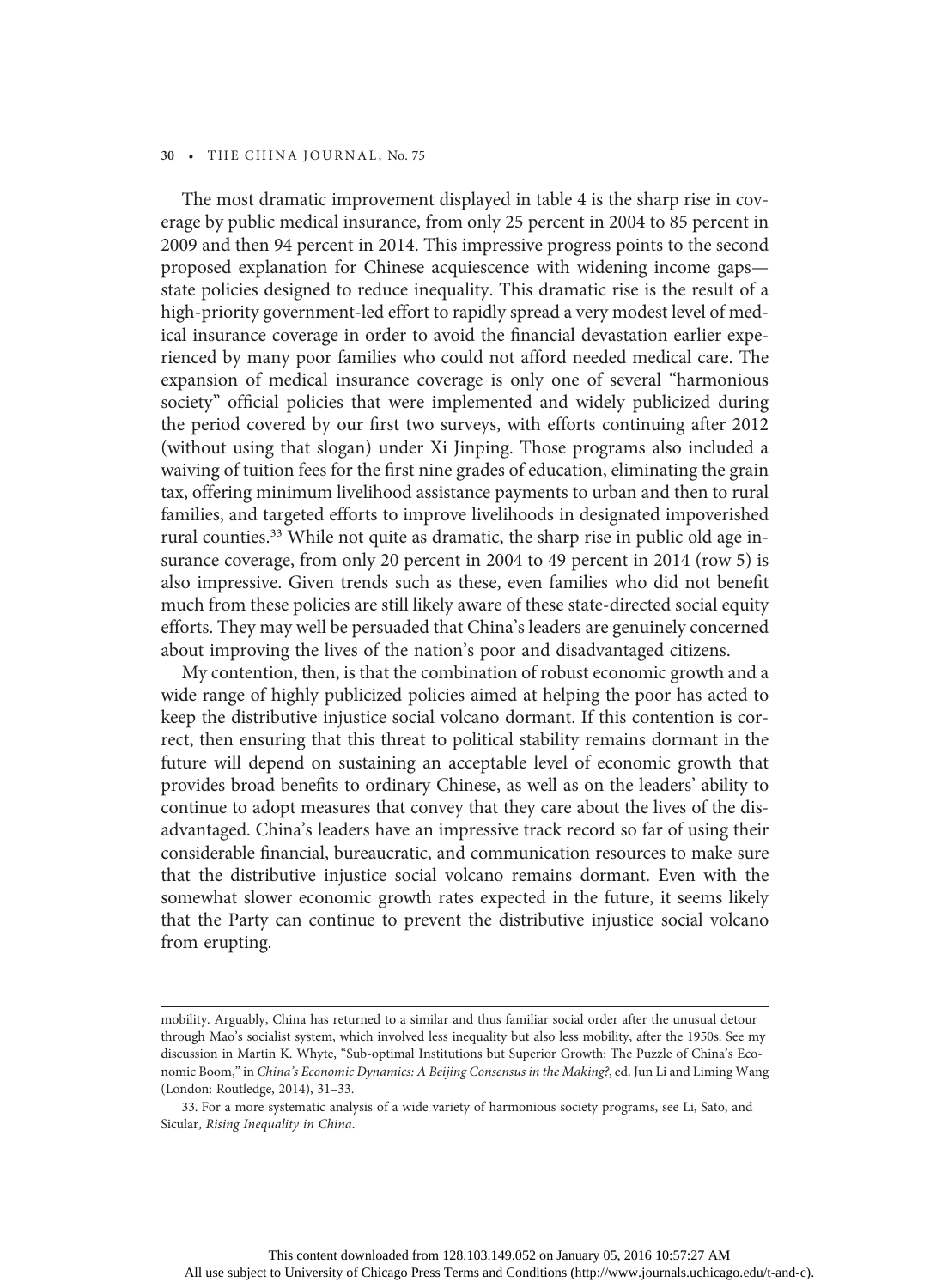## CHINA'S ACTIVE SOCIAL VOLCANO

The fact that the average Chinese citizen accepts the large and growing gap between rich and poor has not translated into a satisfied and quiescent society. There has been rising social turbulence that can be mainly attributed to anger directed at another injustice target—at inequalities in power rather than in income. What is the evidence that China faces a more active social volcano fueled by power gaps and resulting procedural injustices?

Unfortunately, I am unable to provide the same kind of systematic survey evidence on levels and trends in popular anger about abuses of power, official corruption, lack of redress for mistreatment, and other forms of political injustice, and for a very simple reason. Investigating injustices stemming from power inequalities via surveys as systematically as we have examined distributive injustice issues remains off limits politically. We were not able to include more than a few questions related to procedural injustices (to be reviewed below) in our surveys, and that situation is unlikely to change. Indeed, most observers agree that the Party has become even more sensitive about criticisms of abuses of power since Xi Jinping assumed power in 2012, with tightened controls over information about protest activities and increased harassment and arrests of activists and lawyers who try to publicize official abuses.<sup>34</sup>

In making my claim about injustices stemming from power inequalities being a more serious threat to Party rule than distributive injustices, I am primarily relying on journalistic accounts and research reports on a wide variety of protests in recent years that involve very diverse groups (peasants, migrant laborers, factory workers, urban homeowners, pensioners, religious believers, ethnic minorities, etc.) and specific issues (e.g., agricultural land seizures; environmental threats and disasters; urban housing demolition; oppressive treatment of labor; coercive enforcement of family planning; destruction of places of worship; failure to protect the public from food contamination, environmental pollution, and other hazards; etc.).<sup>35</sup> Even though systematic survey research on these issues is not feasible, a considerable amount of information has now accumulated through field observations, in-depth interviewing, and other methods—about the mass protests that have erupted in recent years.

<sup>34.</sup> See Gary King, Jennifer Pan, and Margaret Roberts, "How Censorship in China Allows Government Criticism but Silences Collective Expression," [American Political Science Review](http://www.journals.uchicago.edu/action/showLinks?crossref=10.1017%2FS0003055413000014) 107, no. 2 (2013): 326-43.

<sup>35.</sup> See, e.g., Chung, Lai, and Xia, "Mounting Challenges to Governance in China"; Thomas Lum, Social Unrest in China (Washington, DC: US Congressional Research Service, 2006); Kevin O'Brien and Lianjiang Li, Rightful Resistance in China (New York: Cambridge University Press, 2006); Ching Kwan Lee, Against the Law: Labor Protests in China's Rustbelt and Sunbelt (Berkeley: University of California Press, 2007); Yongshun Cai, Collective Resistance in China (Stanford, CA: Stanford University Press, 2010); Eli Friedman, The Insurgency Trap: Labor Politics in Post-socialist China (Ithaca, NY: Cornell University Press, 2014).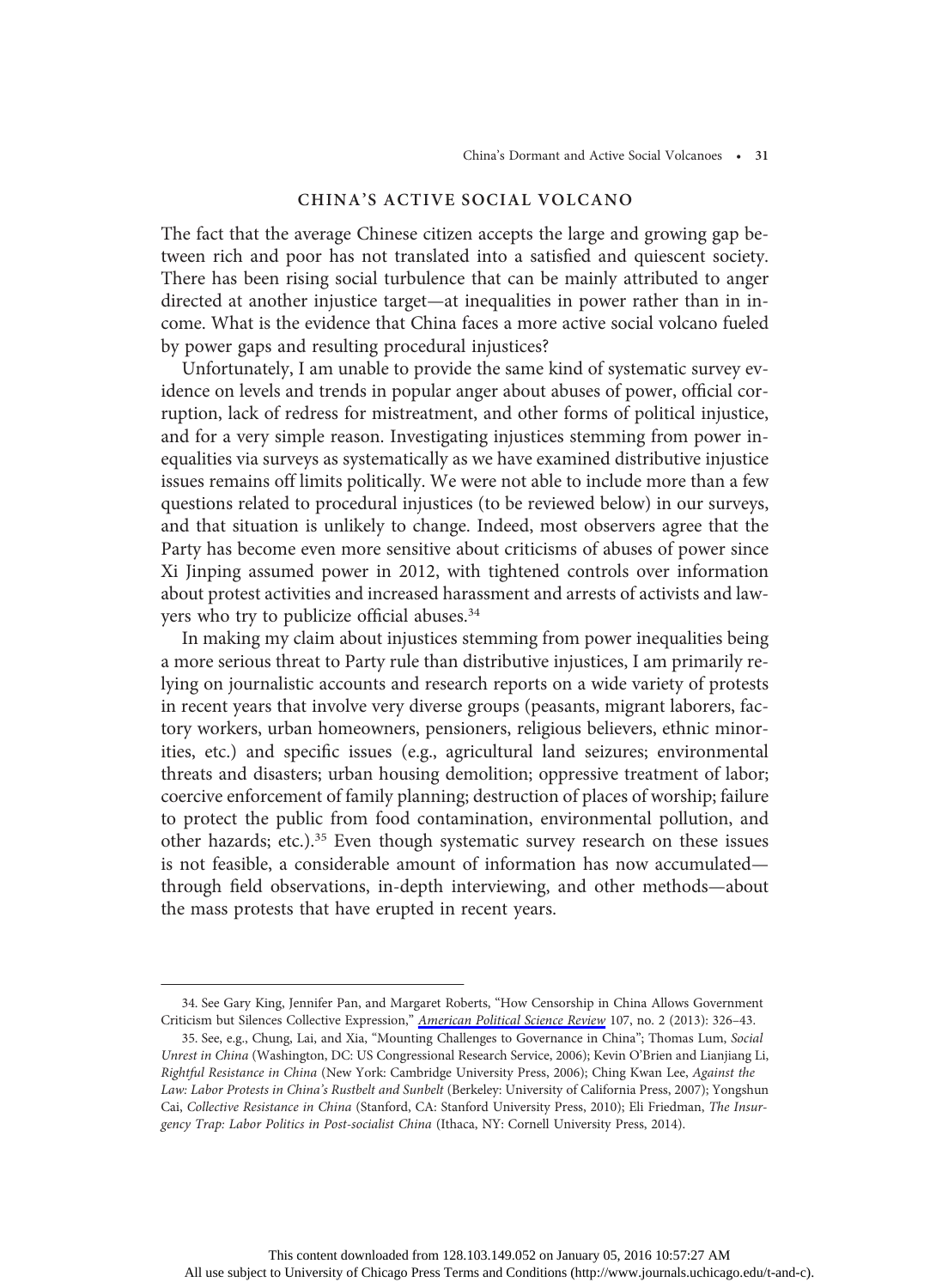When viewing this evidence about China's active social volcano, one is struck by the fact that almost nowhere in these protests are there indications of anger directed at the very rich. Instead, the targets of popular anger are generally authority figures—sometimes employers and managers of polluting factories or makers and sellers of adulterated food products but even more often political authorities. Usually these are local political leaders, with protestors not infrequently appealing to higher-level officials or even the top leadership in Beijing to intervene and correct injustices. Nevertheless, China's leaders are clearly very worried that such local protests could escalate and, if not handled promptly and effectively, erupt into political protests directed at higher levels and the entire system. The Chinese leadership is aware that this is precisely what happened in Eastern Europe and the former Soviet Union in 1989–91, as well as in the more recent Color Revolutions and the Arab Spring.

Even though we could not systematically explore procedural injustices in our China surveys, we were able to include a few questions that provide some insight into how average citizens feel about power vis-à-vis income inequalities. Table 5 contains available comparisons that deal with feelings of fairness or unfairness regarding two contrasting features of contemporary China: the wealth differences that have resulted from market reforms versus institutionalized inequalities stemming from China's socialist political system. The latter involves two different types of institutional features: (a) the categorical discrimination experienced by those who hold a rural or agricultural household registration (hukou) as against those who have an urban household registration, and  $(b)$  the special treatment received by people in positions of power. In other words, the questions displayed in table 5 concern advantages enjoyed by some Chinese (and the disadvantages ex-

|                                                                                 | 2004 | 2009 | 2014 |
|---------------------------------------------------------------------------------|------|------|------|
|                                                                                 |      |      |      |
| 1. Fair-rich obtain better schooling for kids (agree + strongly agree)          | 64.6 | 58.3 | 59   |
| 2. Fair-rich obtain better housing (agree + strongly agree)                     | 58.8 | 53.8 | 46.8 |
| 3. Fair-rich obtain better medical care (agree + strongly agree)                | 47.6 | 38.7 | 35.7 |
| 4. Fair-urban hukou have more opportunities (agree + strongly agree)            | 25.3 | 20.6 | 18.4 |
| 5. Fair-rural migrants unable to get urban hukou (agree + strongly agree)       | 14.9 | 11.4 | 9.9  |
| 6. Fair-migrants unable to get urban benefits (agree + strongly agree)          | 9.3  | 8.6  | 8    |
| 7. Fair-those in power receive special treatment (agree + strongly agree)       | 21.9 | 16.2 | 13   |
| 8. Inequalities exist to benefit rich and powerful (agree + strongly agree)     | 51.2 | 43.3 | 48.6 |
| 9. Unfair treatment by local officials in last 3 years (agree + strongly agree) | 26.7 | 10.4 | 12.9 |
| 10. Officials don't care what ordinary people think (agree + strongly agree)    | 50.2 | 45.2 | 52.5 |

Table 5. Attitudes toward income versus power inequalities (%)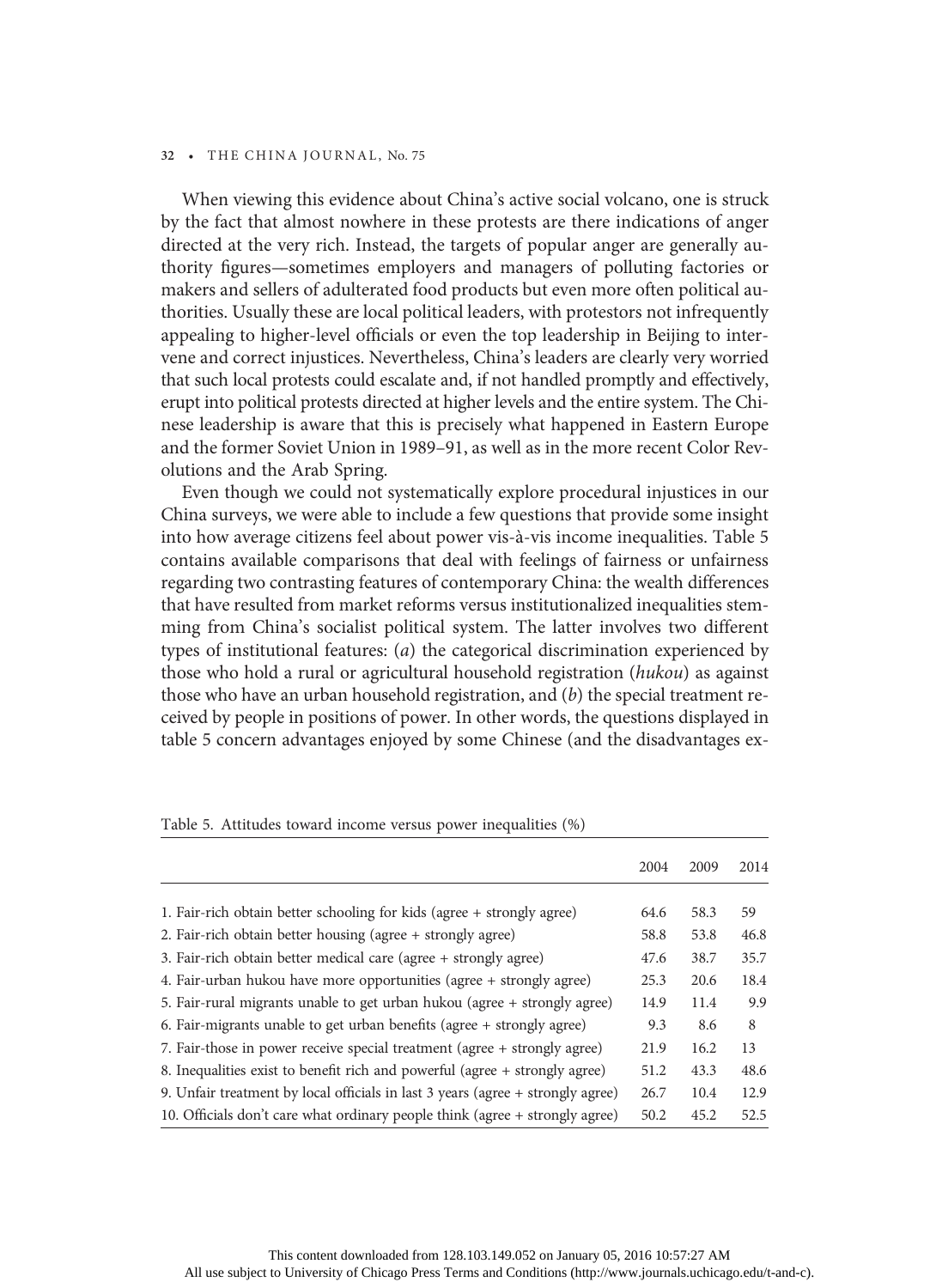perienced by others) as a result of market competition versus the advantages reaped through bureaucratic power and preferences.

The first three rows display responses to whether it is fair for rich people to use their financial resources to obtain better schooling for their children (a repetition of row 8 in table 3), better housing than others, and better medical care. Two patterns are visible in these responses. First, a majority or near majority in all three surveys agree or strongly agree that it is fair for rich families to obtain better schooling for their children and better housing than others, but the approval level is lower regarding access to medical care (although a substantial minority agree). Second, on all three questions there is a clear drop in approval levels between 2004 and 2009, and on housing and medical care this decline continues through 2014. Evidently support for the idea that rich people are entitled to use their incomes to obtain better access to basic public goods has weakened somewhat over time.

In urban China today one's access to opportunities and services is affected not only by income but also by where you were born and by the resulting distinction between having a rural (agricultural) or urban (nonagricultural) household registration. Urban migrants are systematically discriminated against in multiple ways, no matter how long they have lived and worked in a city, although in recent years the Party has pledged to eventually eliminate this bias.<sup>36</sup> This bureaucratically determined barrier is a legacy of the socialist institutions of the Mao era, and granting or denying opportunities based on the location of one's birth and the registrations of one's parents rather than on one's own abilities and performance obviously conflicts fundamentally with the declared principles of China's market reforms.

In any case, rows 4–6 in table 5 display responses on whether it is fair for urban hukou holders to have more opportunities than people with rural registrations; whether it is fair for rural migrants to be unable to obtain urban registrations; and whether it is fair for rural migrants to be denied access to urban welfare benefits. On these questions again there are two clear patterns visible. First, only relatively small minorities in each survey (8–25 percent) agree or strongly agree that such discrimination against migrants is fair, substantially fewer than approve of rich families using their wealth to obtain advantages. Second, there is less support in 2009 for discrimination against migrants than in 2004, and even less so by 2014. Obviously the figures from rows 1–3 and 4–6 are not exactly comparable, since they are asking about different kinds of advantages and disadvantages. Nonetheless, this comparison suggests that there is a much stronger sense of unfairness surrounding discrimination based on one's hukou, a holdover from Chi-

<sup>36.</sup> Recently official statements proclaim that the distinction between agricultural and nonagricultural hukou should no longer be used to discriminate, but the continuing distinction between those with a local hukou and outsiders perpetuates systematic discrimination against de facto urban residents with rural origins.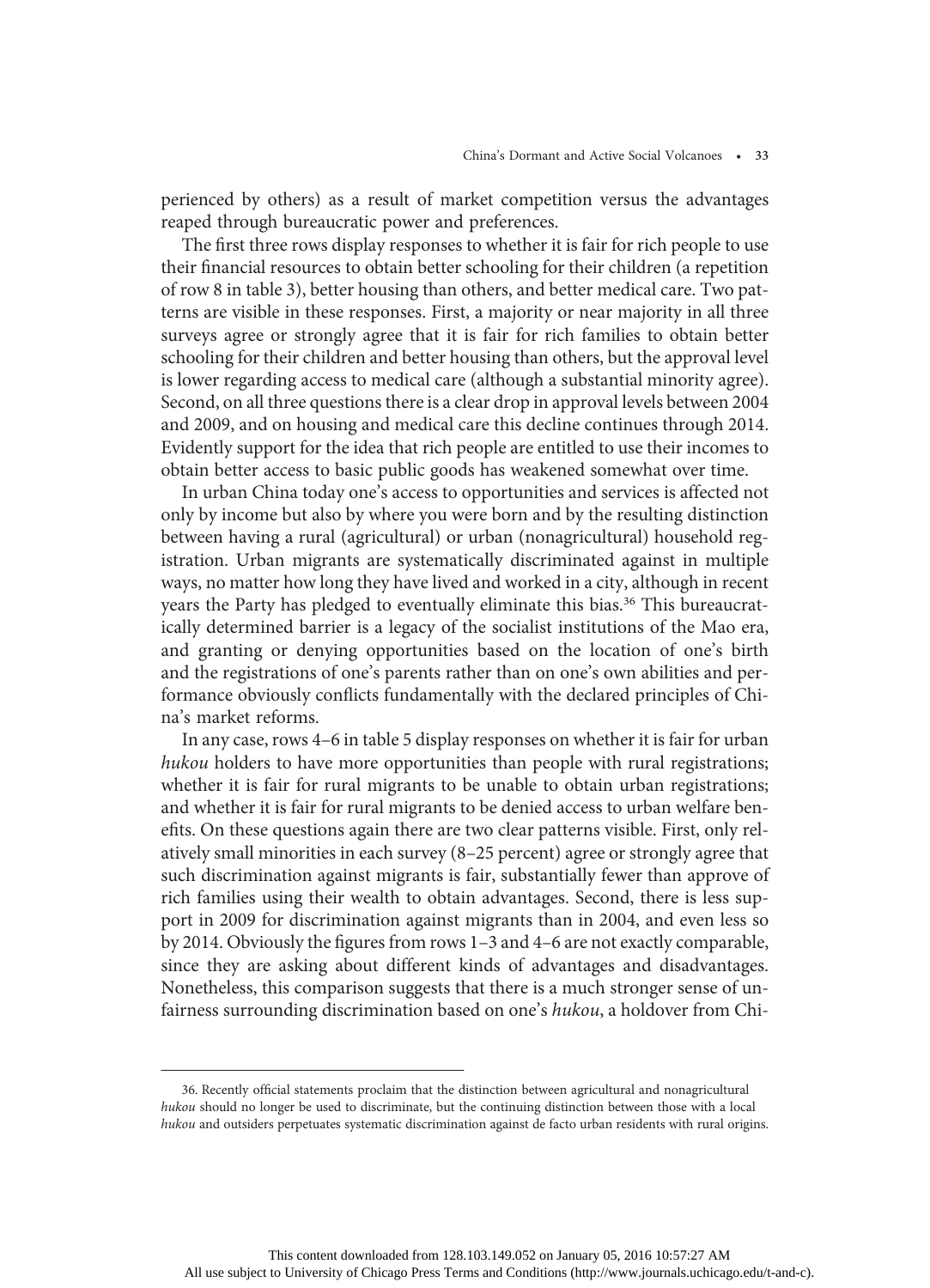na's socialist bureaucratic system, than about the advantages the rich have acquired due to market reforms.

The final four rows of table 5 display responses to questions that get closer to the fairness or unfairness of contemporary power inequalities: the percentage of respondents who agree or strongly agree that it is fair for those in positions of power to enjoy special treatment; levels of agreement that inequalities exist because they benefit the rich and the powerful; the percentage who state that they or someone in their family experienced unfair treatment by local officials within the past three years; and finally row 10 repeats the responses (from table 2, row 7) to the statement that "government officials don't care what common people like me think."

The patterns in these last four rows are not quite as easy to interpret as the first six rows, and again they involve indicators that are not that comparable. It is clear from row 7 that power holders receiving special treatment is seen as about as unfair as rural migrants not being treated the same as urban citizens (and more unfair than rich families enjoying advantages). The figure in row 9 of 27 percent reporting mistreatment by local officials within the past three years in the 2004 survey seems very high, and even the 10 percent in 2009 and 13 percent in 2014 seem anything but trivial. About half of the respondents in all three surveys agree with the jaundiced statements that inequalities exist to benefit the rich and powerful (row 8) and that officials don't care what ordinary people think (row 10). Overall the results in table 5 indicate that power inequalities are resented more than income inequalities, lending support to my claim that procedural injustices are the more active social volcano in China today.

However, the trends over time in these survey results do not provide clear evidence that China's power inequality social volcano is approaching an eruption. True, fewer respondents in each successive survey think it fair for those in power to receive special treatment (row 7), but on the other three power inequality questions (in rows 8–10), the 2009 respondents had less critical views than their predecessors in 2004, although rebounding to somewhat more critical attitudes in 2014.

We also obtained insight into another domain of concerns, popular fears about environmental hazards, through questions we added only in the more recent surveys. In 2009 and 2014 we added questions about perceived vulnerability to pollution. The percentage who judged their local air quality to be deficient or very deficient in 2009 was 12.7 percent and increased in 2014 to 22.4 percent. The comparable figures about deficient or very deficient local drinking water were 17.6 percent in 2009 and 21.6 percent in 2014; regarding danger of exposure to chemical pollutants, the figures rose from 22.8 percent in 2009 to 32.3 percent in 2014. Not surprisingly, when we added a new question in 2014 about whether respondents felt their health was being endangered by environmental pollution, fully 73.5 percent said yes. Clearly on the environmental front, many Chinese citizens have a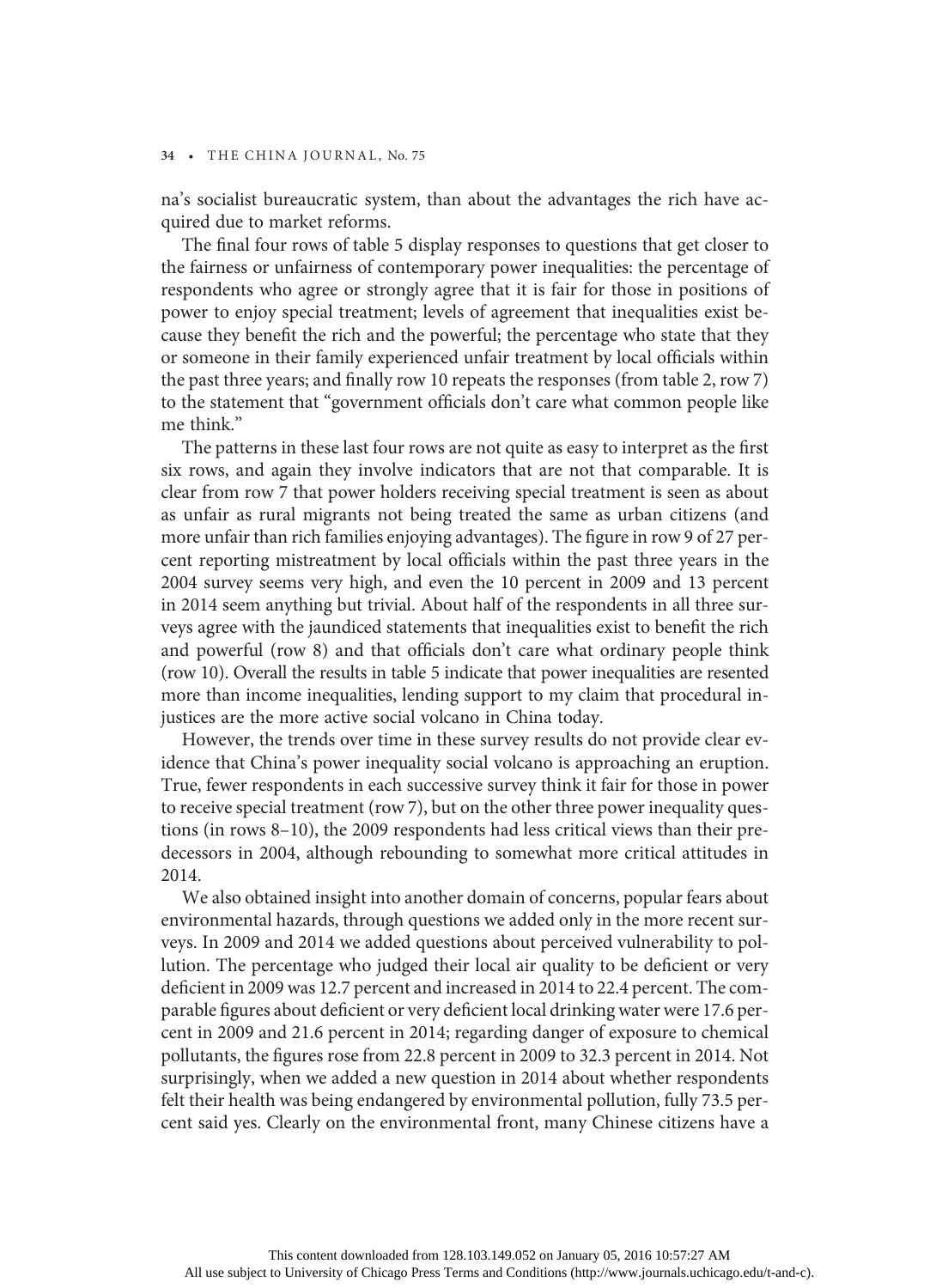growing feeling that they are not being protected from harm by the powers that be.<sup>37</sup>

On official abuses of power and corruption, several questions asked only in 2014 also raise concern. One in 10 respondents reported that within the last three years they or a member of their family had experienced official confiscation of their farmland or housing, while roughly the same proportion reported that in this same timeframe they or a member of their family had to offer a "gift" to an official in order to get something taken care of. When asked in 2014 how seriously they viewed official corruption, fully 82.6 percent judged it was a serious or very serious problem. A follow-up question ought to provide some relief to leaders: 62.1 percent of respondents said they had some or much confidence in the government's ability to solve the problem of official corruption. However, another 24.5 percent said they had very little or no confidence at all.

When it comes to the fairness of the social welfare distributions that the Party counts on to earn public favor, the 2014 survey revealed substantial popular distrust. One of the important policy changes since 1999 has been to develop a system of minimum livelihood assistance payments (referred to as dibao) for poor urban families, and then after 2006 to extend the program to poor rural families as well. Our surveys suggest that 80–90 percent of Chinese should view this program with approval (table 3, row 2). However, when asked how easy or difficult it would be to obtain dibao assistance if they needed it, 50.4 percent of respondents in the 2014 survey judged it would be difficult or impossible. Furthermore, fully 67.1 percent agreed with the statement that some people who qualify for dibao payments fail to receive them, while 66.7 percent agreed that some people receive dibao payments who are not eligible to receive them.<sup>38</sup> In short, there are substantial feelings of injustice surrounding the administration of a much vaunted social welfare program that in theory should help bolster support for the Party. To sum up, the limited number of questions we were able to ask (particularly new questions added in 2014) regarding inequalities based on power and about a sense of unfairness in how citizens are currently being treated show a higher per-

<sup>37.</sup> The connection between pollution problems and procedural injustice feelings is vividly conveyed by an online plea for support for activists such as Chai Jing (the maker of a 2015 documentary on China's environmental crisis, Under the Dome): "In this messed-up country that's devoid of law, cold-hearted, numb and arrogant, they're like an eye grabbing sign that shocks the soul" (quoted in Christopher Buckley, "Documentary on Pollution Stirs Chinese," New York Times, March 2, 2015).

<sup>38.</sup> An earlier survey in 2003–4 conducted in China's 35 largest cities produced estimates that 71 percent of those surveyed who should have qualified to receive dibao payments were not receiving them, while 43 percent who were receiving such payments should not have qualified for them. See Martin Ravallion, Shaohua Chen, and Youjuan Wang, "Does the Di Bao Program Guarantee a Minimum Income in China's Cities?," in Public Finance in China: Reform and Growth in a Harmonious Society, ed. Jiwei Lou and Shulin Wang (Washington, DC: World Bank, 2008). Thanks to Dorothy Solinger for this reference and other information about the dibao program.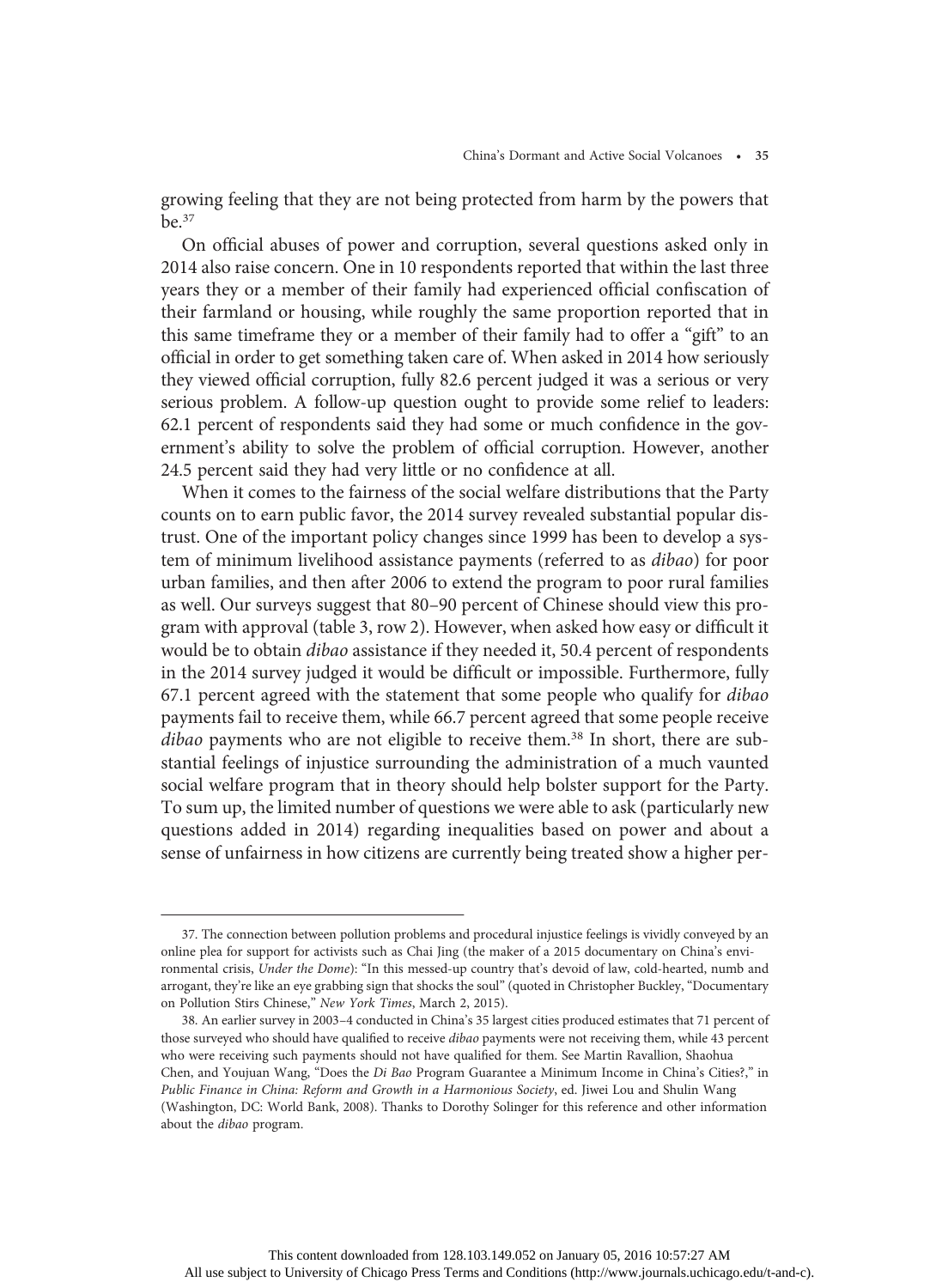centage of Chinese expressing discontent on this front than are critical of the growing gap between rich and poor.

# WHY ISN'T THE PARTY DOING MORE TO ADDRESS INJUSTICES STEMMING FROM POWER INEQUALITIES?

For close to two decades, Party leaders have sounded alarms about the potential dangers posed by China's growing income gap, and they have launched a variety of programs designed to combat the potential eruption of a distributive injustice social volcano. However, the idea that growing income gaps are the primary threat to political stability and Party rule is a misconception. Our surveys indicate that most Chinese are not that angry about the gap between rich and poor and that the numbers who feel disgruntled on that front have not increased systematically over time.

China's leaders have also warned about the dangers posed by injustices and malfeasance within the political realm, and they have proclaimed their intention to promote the rule of law, combat corruption, and undertake other countermeasures. However, in terms of actual reforms and structural changes, as opposed to simply propaganda and temporary campaigns, efforts to combat procedural injustices have made much less headway. Why, if power inequality is a greater threat to Party rule than income inequality, is less headway being made to combat this danger?

The answer to this puzzle lies in considering what is involved in efforts to combat distributive versus political injustices. The former require the mobilization of financial and bureaucratic resources to try to reverse the growing gap between rich and poor, or at least to provide greater relief and assistance to the poor. As discussed earlier, China's leaders have considerable financial and bureaucratic resources at their disposal, and they have used these on multiple fronts to promote distributive justice. In some cases (as in coverage by public medical and old age insurance) dramatic progress has been made. These efforts also do not confront strong resistance from entrenched interest groups.

When it comes to combatting injustices within the political sphere, the situation is quite different. How can one combat injustices such as shady deals by officials to confiscate farmland and urban housing, diversion of public resources for official enrichment, local governments' failures to protect the public from toxic chemical spills and adulterated food products, coercive enforcement of family planning, crackdowns on religion, and incarceration of critics of official abuses? What would be required is not so much financial and bureaucratic resources but rather structural reforms that place limits on the arbitrary power of those in authority. However, efforts that could in theory be taken to implement such limits such as by making courts more autonomous, allowing freedom of the press, requiring mandatory disclosure of the finances of officials and their families, and